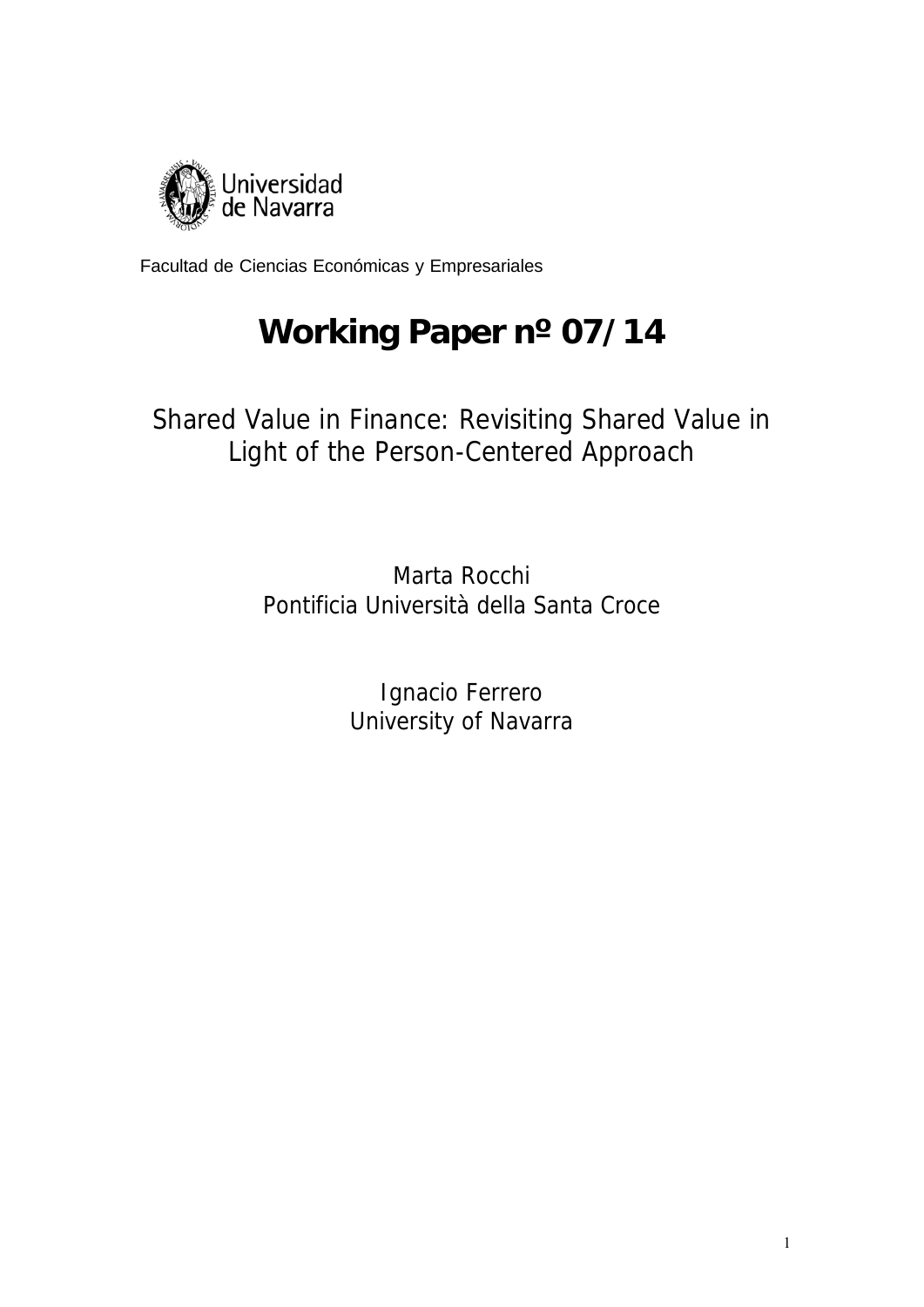Shared Value in Finance: Revisiting Shared Value in Light of the Person-Centered Approach Marta Rocchi, Ignacio Ferrero October 2014

#### ABSTRACT

The publication of Michael Porter and Mark Kramer's Creating Shared Value (Harvard Business Review, 2011) challenges both the academic literature on corporate social responsibility as well as business practice. Porter and Kramer argue that there is a better way of integrating social goals within business practice, without distracting a firm from its primary purpose of achieving profit. This paper aims to expand Porter and Kramer's approach and to apply the shared value model to the financial sector, through analyzing the ways of systematic shared value creation in finance. We begin with an examination of Porter and Kramer's concept. Next, we evaluate the impact of shared value creation on academic literature. We distinguish between four groups of works related to shared value: Porter's work, Porter's co-authors, supporters (divided into followers and innovators), and critics.After implementing these steps, we address the two-fold purpose of this paper: 1. To examine Porter and Kramer's process-centered theory and 2. To investigate the financial application of a revised concept of shared value. In particular, we will explore the role of virtues as a missing pillar in Porter and Kramer's original theory. Integrating the shared value approach with virtues leads us from their process-centered approach to the person-centered approach that we call Systematic Shared Value. We believe that finance professionals can apply this new paradigm, formulating new ways of shared value creation. We conclude the article by presenting a preliminary systematic approach to shared value creation in finance. Corporate reputation (CR) has become a fashionable topic due, among other reasons, to the recent financial and economic crisis and spreading corporate scandals. Given its interdisciplinary character and intangible nature, CR has been a frequent issue in many disciplines, but scarcely present in the business ethics field. This neglect is odd since a good reputation is one of the most valuable consequences of doing the right things and the things right. In this paper, we intend to explain this absence through three hypotheses: a) business ethics literature largely identifies corporate reputation and corporate social responsibility; b) corporate reputation overlaps with corporate image and corporate identity, resulting interchangeable constructs; and c) business ethics scholars have focused on the negative side of the reputation phenomenon, highlighting reputational risk more than benefits. Based on a bibliometric analysis of the top journal of business ethics literature over a recent decade (2002-2011), we finally confirmed the three hypotheses although c) only partially. In addition, the findings of this study will allow for a deeper understanding of the link between looking good and doing well.

Marta Rocchi Pontificia Università della Santa Croce marta.rocchi@live.com Ignacio Ferrero Universidad de Navarra jiferrero@unav.es

This Working Paper is just a Draft, and has no value as academic publication. The draft has been presented at the 18th International Symposium on Ethics, Business and Society, and is under review process to be published in an indexed Journal. In case of publication, only that referred publication should be cited.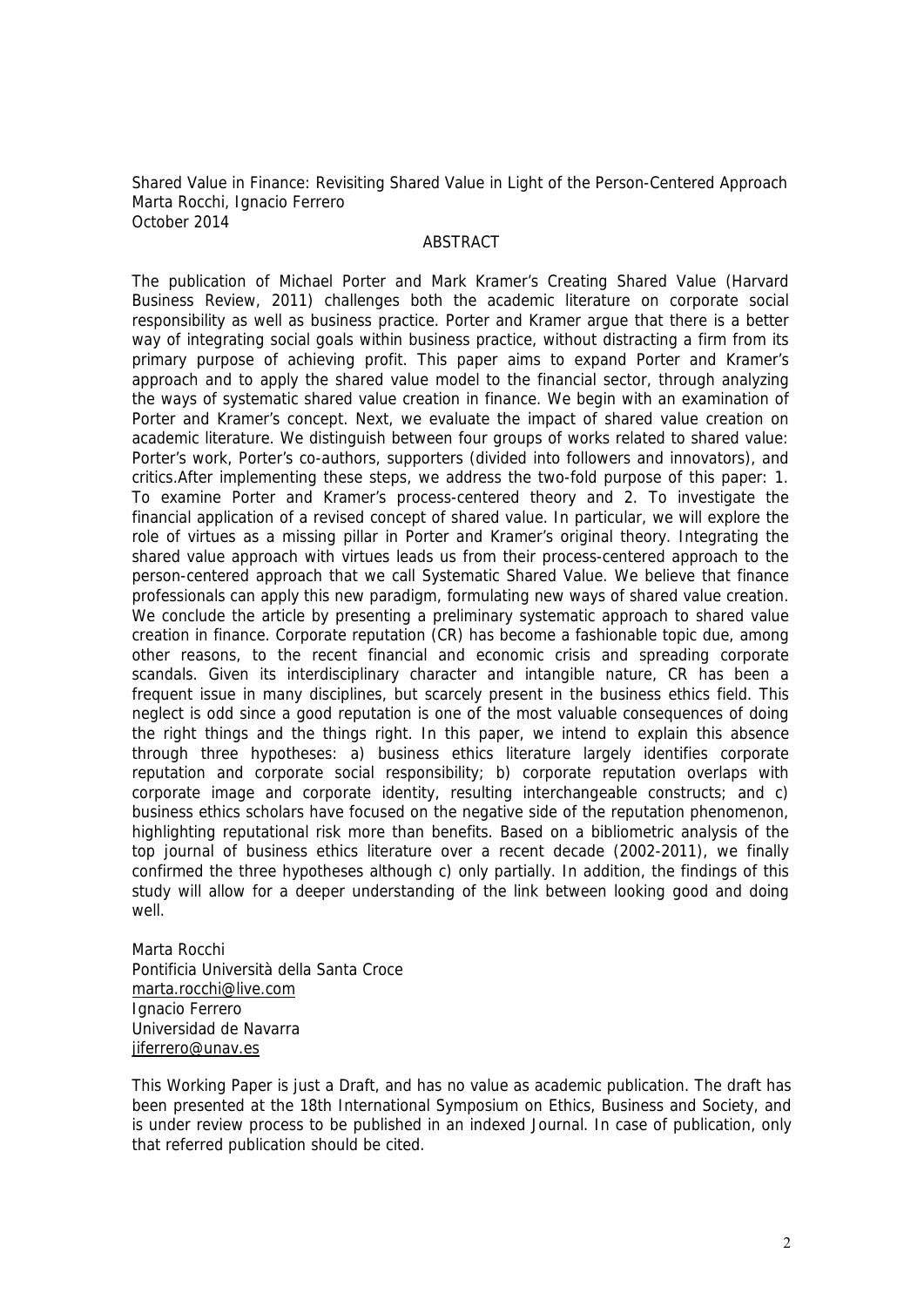# **Shared Value in Finance: Revisiting Shared Value in Light of the Person-Centered Approach**

# **M. ROCCHI, I. FERRERO**

# **Marta Rocchi**

Email: marta.rocchi@live.com Address: via dei Farnesi, 83. Biblioteca Pontificia Università della Santa Croce 00186, Roma – Italy

# **Ignacio Ferrero**

Email: jiferreo@unav.es

Address: Campus Universitario. Facultad de Economicas y Empresariales 31009 Pamplona, Navarra – Spain

This Working Paper is just a Draft, and has no value as academic publication. The draft has been presented at the 18th International Symposium on Ethics, Business and Society, and is under review process to be published in an indexed Journal. In case of publication, only that referred publication should be cited.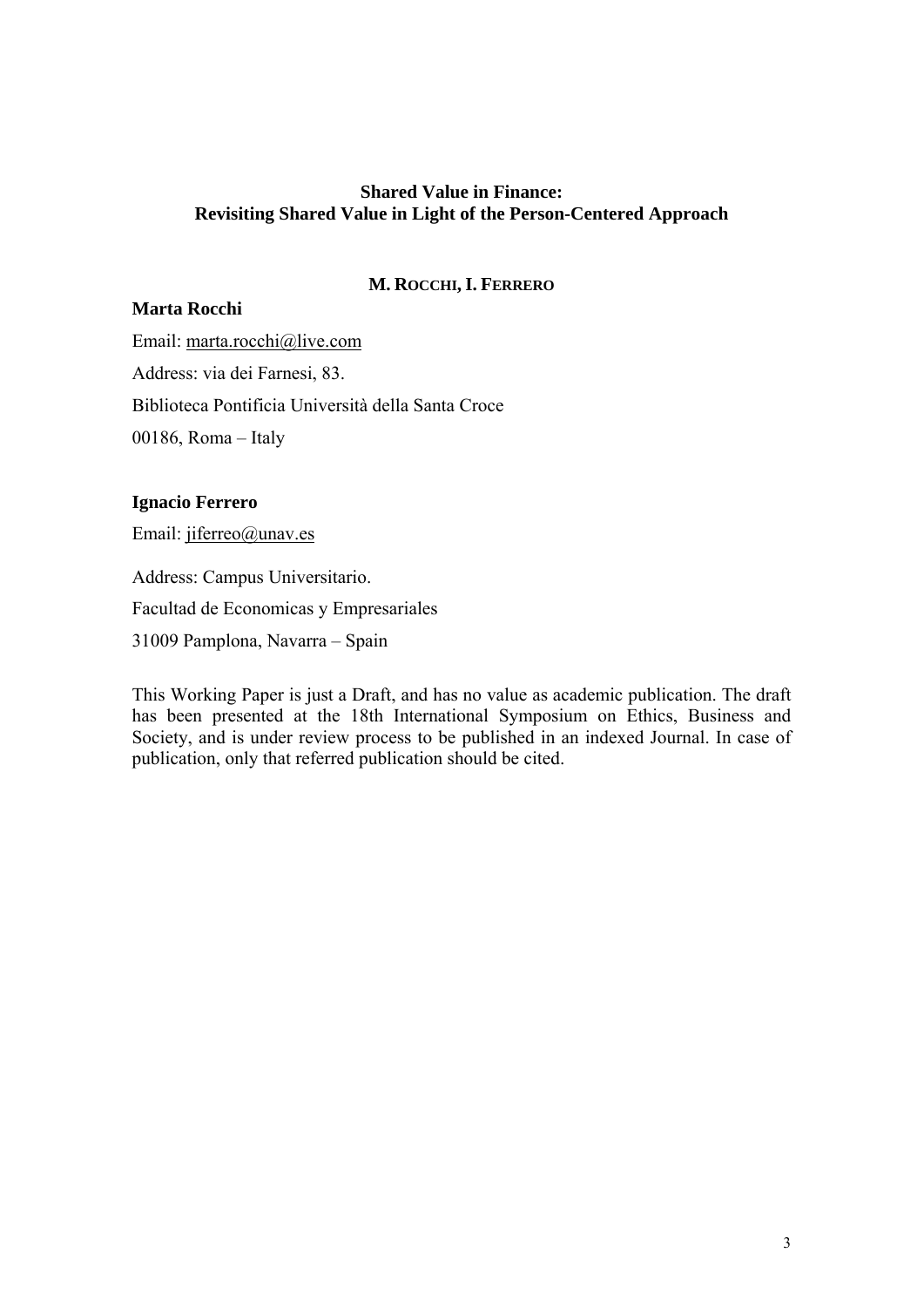## **Abstract**

The publication of Michael Porter and Mark Kramer's *Creating Shared Value* (*Harvard Business Review*, 2011) challenges both the academic literature on corporate social responsibility as well as business practice. Porter and Kramer argue that there is a better way of integrating social goals within business practice, without distracting a firm from its primary purpose of achieving profit.

This paper aims to expand Porter and Kramer's approach and to apply the shared value model to the financial sector, through analyzing the ways of systematic shared value creation in finance.

We begin with an examination of Porter and Kramer's concept. Next, we evaluate the impact of shared value creation on academic literature. We distinguish between four groups of works related to shared value: Porter's work, Porter's co-authors, supporters (divided into followers and innovators), and critics.

After implementing these steps, we address the two-fold purpose of this paper: 1. To examine Porter and Kramer's process-centered theory and 2. To investigate the financial application of a revised concept of shared value. In particular, we will explore the role of virtues as a missing pillar in Porter and Kramer's original theory. Integrating the shared value approach with virtues leads us from their process-centered approach to the person-centered approach that we call *Systematic Shared Value*. We believe that finance professionals can apply this new paradigm, formulating new ways of shared value creation. We conclude the article by presenting a preliminary systematic approach to shared value creation in finance.

Key words: shared value, finance, virtue ethics, Michael Porter, corporate social responsibility, person-centered approach.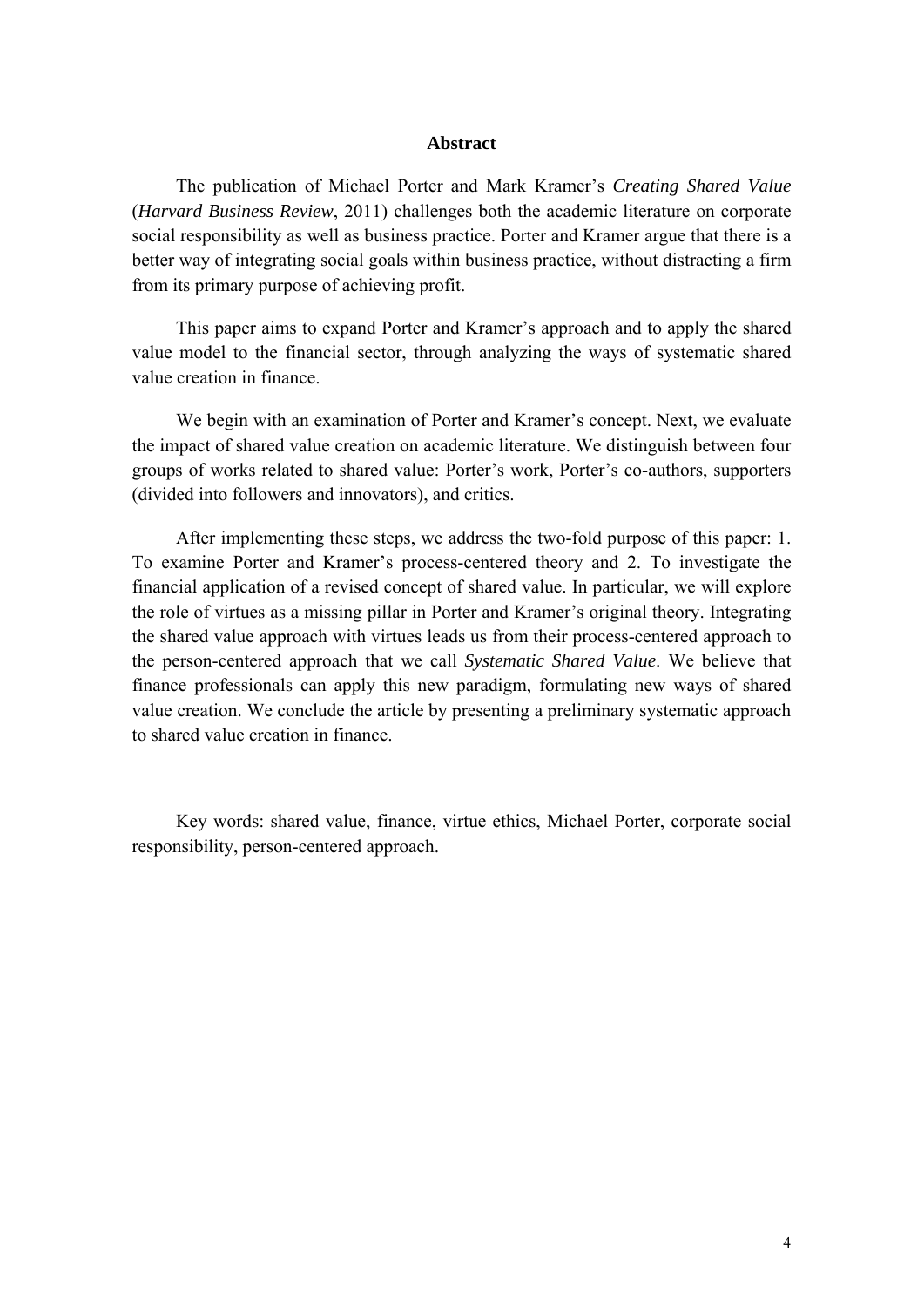#### **INTRODUCTION**

1

The 2008 crisis has generated a continued distrust towards the financial sector (Edelman Trust Barometer, 2014). At the same time, it is impossible to imagine a world without financial intermediaries. They supply essential services for the modern economy, such as "to facilitate household and corporate saving, to allocate those funds to their most productive use, to manage and distribute risk, and to facilitate payments" (Greenwood and Scharfstein, 2012).

The present work analyzes the way financial intermediaries create shared value for society. In the wake of the "Creating Shared Value" paradigm, depicted by Porter and Kramer in a 2011 *Harvard Business Review*'s impact article<sup>1</sup>, we present a motivated integration of the original Porter and Kramer's proposal. Our aim here is to achieve an integral approach that we name Systematic Shared Value, and to apply this approach to the financial sector.

We will proceed as follows. First, we offer a deep analysis of the concept of shared value. Then, we analyze the way Porter and Kramer's theory has influenced the academic debate, shaking the concept of corporate social responsibility that is recently often substituted by shared value. We classify four categories of works related to shared value: Porter's works; Porter's co-authors' works; shared value followers and innovators' contributions; and shared value critics. Thirdly, we evaluate ethical foundations of the creating shared value theory, to unfold the complete potentiality of shared value creation. This happens by switching from a process-centered approach (upon which "Creating Shared Value" is based) to a person-centered approach. This shift allows us to define the Systematic Shared Value. Finally, we illustrate the application of the Systematic Shared Value approach to the financial sector, aiming to determine the way finance can contribute to the good of society by creating shared value<sup>2</sup>.

<sup>&</sup>lt;sup>1</sup> Porter, M., & Kramer, M. R. (2011). Creating Shared Value: How to Reinvent Capitalism – and Unleash a Wave of Innovation and Growth. Harvard Business Review, 89(1/2), 62–77.

<sup>&</sup>lt;sup>2</sup> A first official contribution in this line is given by a report of Foundation Strategy Group entitled "Banking on Shared Value". It is the first effort of translating the shared value concept to the banking sector. Later on in the paper we will discuss some relevant aspects of this research, which can be found at http://www.fsg.org/Portals/0/Uploads/Documents/PDF/Banking\_on\_Shared\_Value.pdf, accessed July 2, 2014.

The Foundation Strategy Group (FSG) is a "nonprofit consulting firm specializing in strategy, evaluation, and research" (http://www.fsg.org/AboutUs/Overview.aspx - accessed on March 20, 2014). FSG helps businesses in developing strategies addressing social issues. After the publication of *Creating Shared Value*, FSG is spreading the shared value culture through research, reports, and by promoting and encouraging shared value practices through consulting activities. Kramer is FSG's founder and managing director; Porter is FSG's founder, board member and senior advisor. http://www.fsg.org/AboutUs/OurPeople.aspx - accessed March 20, 2014.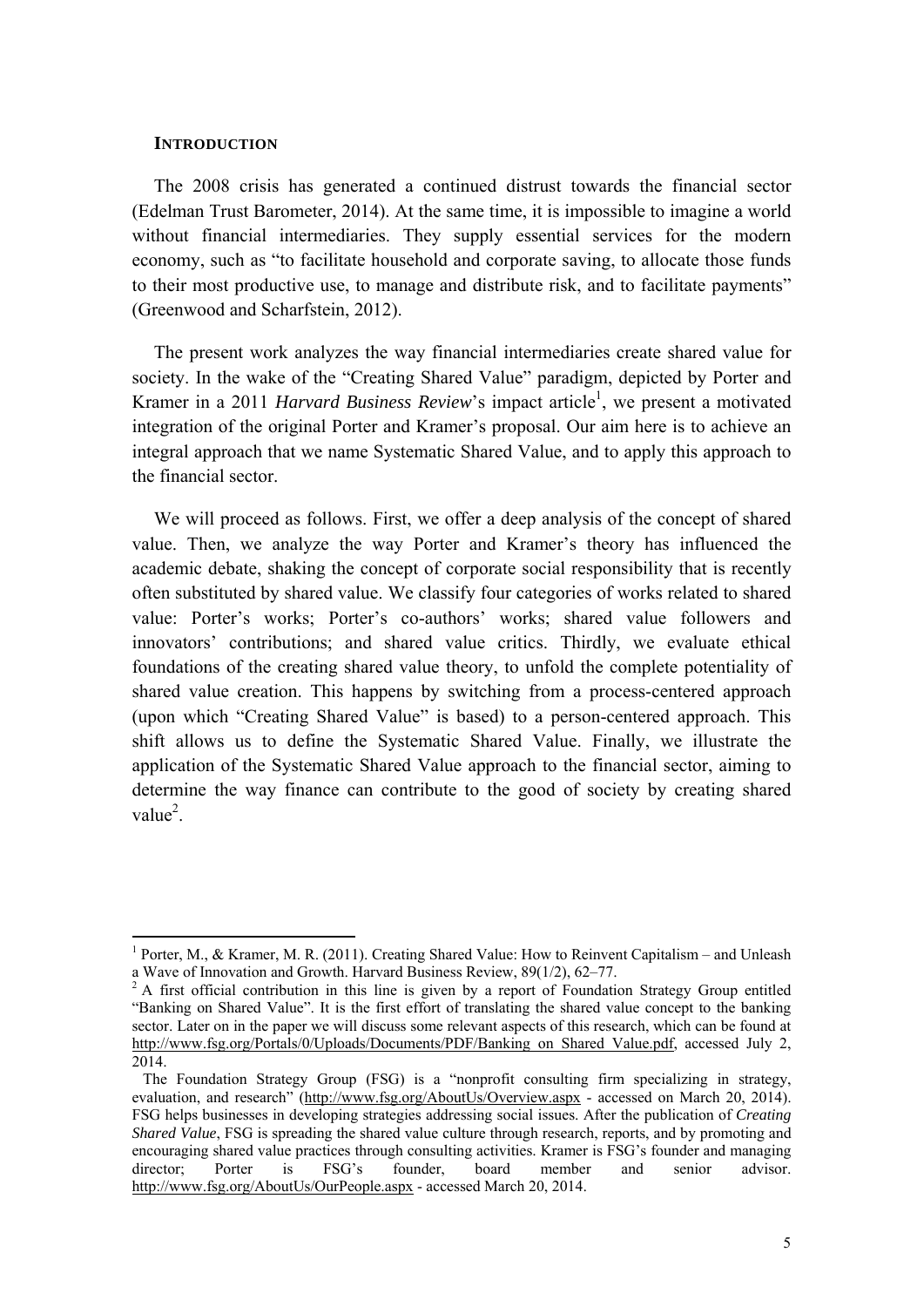## **1. WHAT IS SHARED VALUE?**

In January of 2011, *Harvard Business Review* published an article entitled *Creating Shared Value: How to Re-Invent Capitalism and Unleash a Wave of Innovation and Growth*, by Porter and Kramer. The article begins by underlying three main features of the people's perception of the business-society relationship, "companies are widely perceived to be prospering at the expense of the broader community", "companies behave according to a myopic short-termism", and "there is an aura of mistrust in business, pandered by policies not adequate to the real spirit of capitalism." According to the authors, "the solution lies in the principle of shared value which involves creating economic value in a way that also creates value for society by addressing its needs and challenges. Businesses must reconnect company success with social progress" (Porter & Kramer, 2011, p. 64).

Porter and Kramer's article outlined the following definition of shared value: "shared value can be defined as policies and operating practices that enhance the competitiveness of a company while simultaneously advancing the economic and social conditions in the community in which it operates" (2011, p. 66). The authors refer to three ways of creating shared value: reconceiving products and markets, redefining productivity in the value chain, and enabling the development of local clusters.

First, reconceiving products and markets means to innovate in ways that can be beneficial for both the firm and the context in which it operates. The point is not to start something different, but to make the core business of a firm and a societal need meet. Among many effective examples, the authors cite the experience of a mobile money transfer service in Kenya—M-PESA, and the Nestlé coffee maker—Nespresso. The launch of these innovative products resulted in new revenues for the company and an upgrade in the standards of living of the involved producers and consumers<sup>3</sup>. As a result, reconceiving products consists of totally rethinking the way the main product is born, developed, packed and sold, with special attention given to each stage of production.

Regarding the redefinition of productivity in the value chain, the goal is to find out the meaning of the value chain, a concept introduced by Porter (1985) in his book *Competitive Advantage: Creating and Sustaining Superior Performance*. "The value chain is not a collection of independent activities but a system of interdependent activities", Porter explains (1985, p. 48). Each phase generally affects different aspects of the context in which the firm operates. These so-called externalities can be capitalized and re-thought in order to make them profitable for the firm (by enhancing their efficiency) and for the society as well (e.g., by solving an environmental problem

1

<sup>&</sup>lt;sup>3</sup> More information about M-PESA and Nespresso case studies can be found at www.ifc.org, accessed March 14, 2014.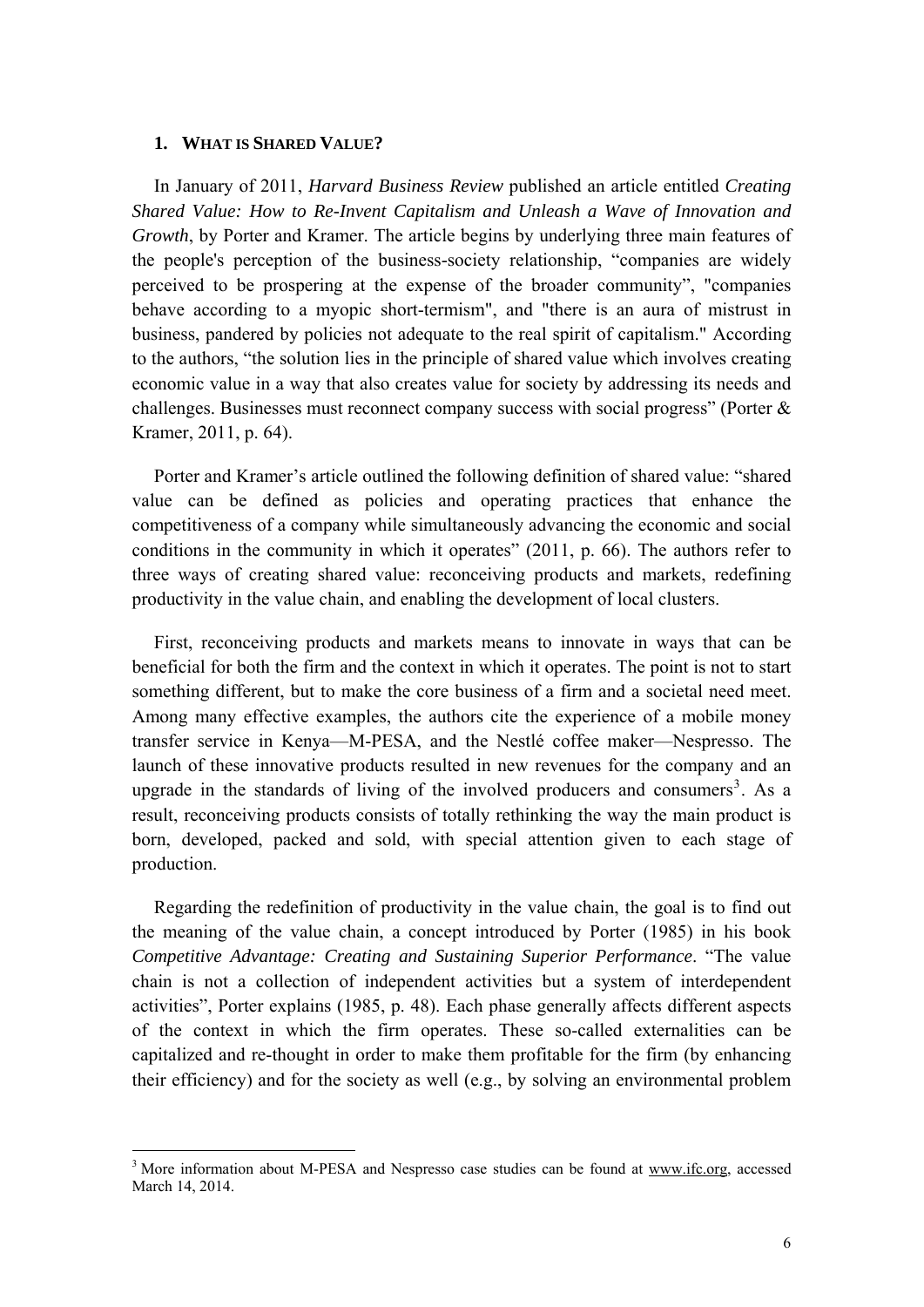or generating more work, so as to employ other workers)<sup>4</sup>. Porter and Kramer describe six domains where the shared value principle can effectively transforms the value chain, making the solution of a societal problem an increase in firm productivity: energy use and logistic, resource use, procurement, distribution, employee productivity, and location. In each of these areas, a firm can find solutions that bridge productivity and societal issues.

Concerning the development of local clusters, we should depart from the definition of a cluster: "Clusters are geographic concentrations of interconnected companies and institutions in a particular field" (Porter 1998, p. 78). Therefore, the three elements characterizing a cluster are a firm, a research center (in a broad sense, such as universities, education centers, etc.) and infrastructures. A successful business creates jobs, it allows other firms to grow and develop, and it increases the demand for collateral services, generating a virtuous cluster.

In addition to defining the concept and practice of shared value, Porter and Kramer (2011) strongly emphasize the difference between their proposal and the existing corporate social responsibility. Their position on corporate social responsibility is clear and in part limited, to the point of being reductive. On one hand, one can read this attitude as a way to assert the originality of their proposal. On the other hand, creating shared value seems to set itself quite rightly as a *quid pluris* to the already known corporate social responsibility.

The core difference between corporate social responsibility and creating shared value is the position they occupy within business processes. Corporate social responsibility takes the form of a discretionary practice and is generally responsive to external pressure. That is, the creation of shared value is integrated into the enterprise at a strategic level and in production processes as well (see the synthesis offered by Porter and Kramer 2011, p. 76). The creation of shared value is an integral part of the effort of maximizing the profit of the company, because it gets into business processes at all levels through an oriented analysis of the value chain. However, the corporate social responsibility is, in the formulation of Porter and Kramer, separated from the process of maximizing the difference between revenues and costs<sup>5</sup>. The goal of creating a shared value model is to integrate a sense of social responsibility into the firm's strategy.

1

<sup>&</sup>lt;sup>4</sup> A good definition of value chain, even if inserted in a work that slightly critiques Porter, is the one provided by Kaplinsky and Morris: "The value chain describes the full range of activities which are required to bring a product or service from conception, through the different phases of production (involving a combination of physical transformation and the input of various producer services), delivery to final consumers, and final disposal after use." (2003, p. 4).

<sup>&</sup>lt;sup>5</sup> In the discussion about the true nature of corporate social responsibility, the question about the relationship between ethics and aesthetics in CSR initiatives often arose (Observatorio de la Deuda en la Globalización, 2005). It is hard to know if a company that produces for the textile industry and gives food to developing countries gets involved in this social activity for the sake of gaining reputation or because they feel responsible for society. It seems in many cases social corporate actions are disconnected from the company's core business.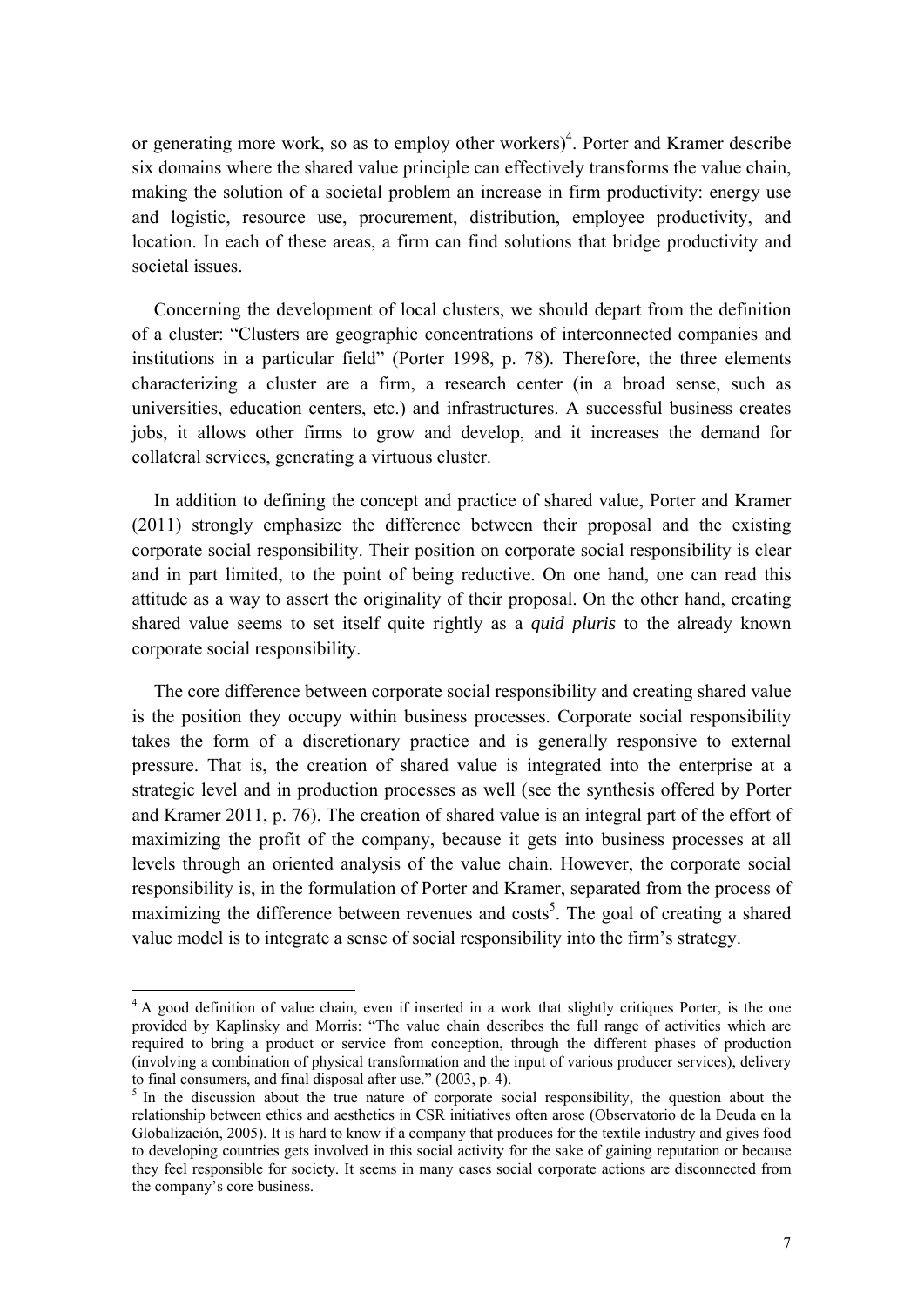## **2. ACADEMIC IMPACT OF SHARED VALUE THEORY**

The publication of Porter and Kramer's 2011 article *Creating Shared Value* has had a large echo (Google Scholar reports more than 1500 citations as of June 30, 2014). The "shared value wave" extended both the academic world and real business. In this context, we review the academic literature, leaving for other studies the analysis of reports and business cases. Williams and Hayes (2013) first worked on a literature review about seminal papers on shared value. While they mainly collect works and case studies that reference the original paper, our literature review covers all the works published since 2011 mentioning "shared value" in the title and explicitly referring to the *Creating Shared Value* article, with a pioneering exception (Maltz et al., 2011). Moreover, our selection of the papers does not consider topics usually considered collateral, such as corporate social responsibility, strategic management, and impact investment.

Academic works on shared value can be divided into four categories (as shown in the following Table 1): the work of Porter himself, Porter directly related authors (from *Foundation Strategy Group* and *Harvard Business Review*), group of supporters (which can be divided into followers and innovators), and critics.

| Porter's work                                                                         | <b>Porter directly-related</b><br>authors:<br>Foundation<br><b>Strategy Group</b><br><b>Harvard Business</b><br>Review |
|---------------------------------------------------------------------------------------|------------------------------------------------------------------------------------------------------------------------|
| Supporters:<br><b>Followers</b><br>Innovators<br>(business model;<br>country; sector) | <b>Critics</b>                                                                                                         |

Table 1 (own elaboration)

#### *a) Porter's work*

1

One must search for the roots of shared value in the background of its main author, Michael Porter. The strategic nature of the shared value concept calls to the stage the concepts of competitive advantage<sup>6</sup> and corporate strategy<sup>7</sup>, both defined in Porter's article *From Competitive Advantage to Corporate Strategy* (1987).

<sup>&</sup>lt;sup>6</sup> According to Porter, competition "determines the appropriateness of a firm's activities that can contribute to its performance", and competitive strategy "is the search for a favorable competitive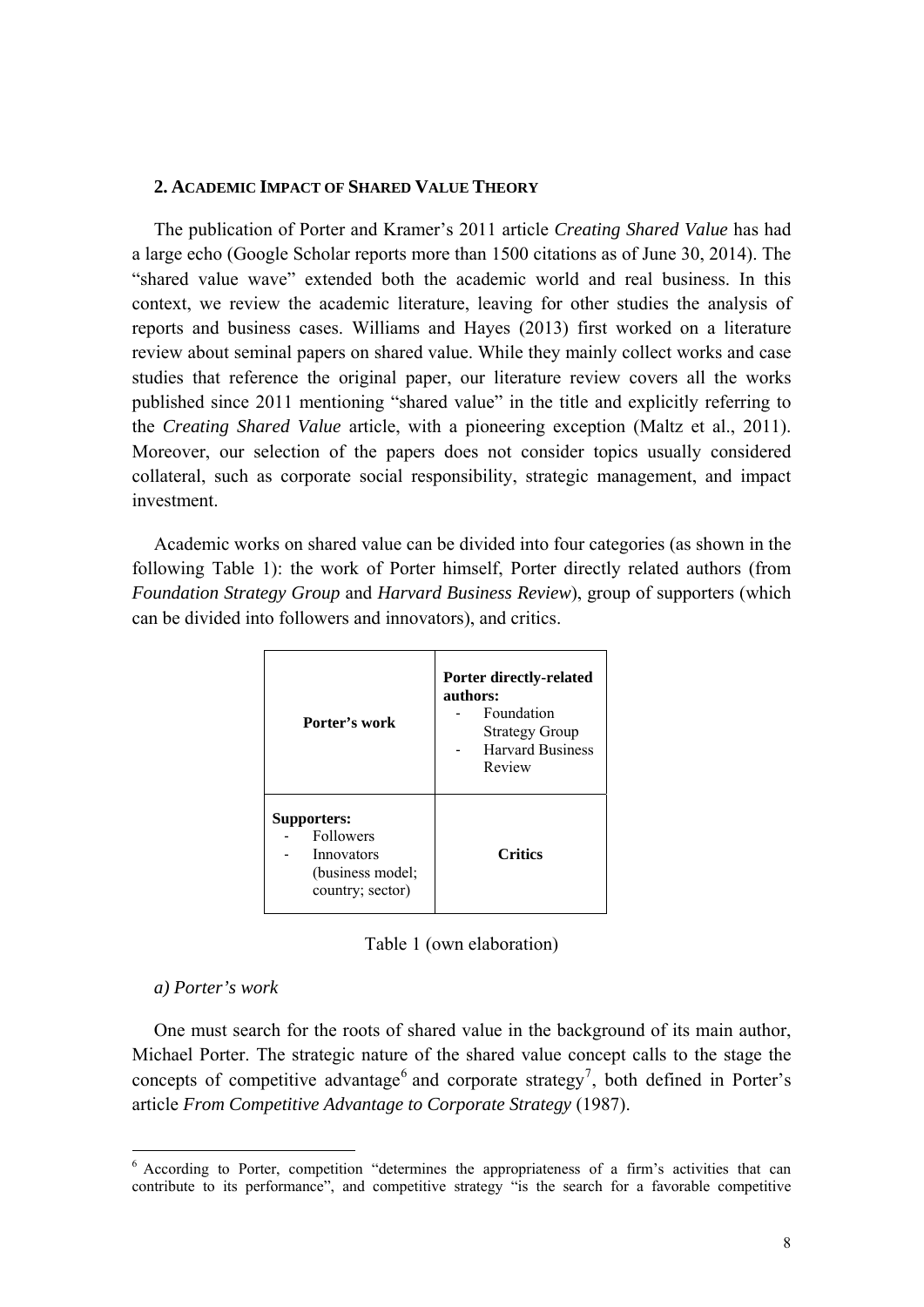It is the article entitled *Strategy and Society. The Link between Competitive Advantage and Corporate Social Responsibility* (Porter and Kramer 2006) that effectively paves the road for shared value, criticizing the way companies interpret and practice corporate social responsibility. The authors argue that corporate social responsibility does not take into account the interdependence between business and society; instead, they depict them as rivals. The aim of the 2006 article is to make the business-society relationship work as a win-win game, both in theory and in practice. Cosmetic arrangements of business plans can make them respectable to consumers who care about labor rights, environment, and ethical investment. However, in the authors' opinion, business does not require this behavior. What the business needs is to integrate societal needs within its strategy, while continuing to gain profits. On the wave of the integration, the concept of shared value shows up for the first time: "The mutual dependence of corporations and society implies that both business decisions and social policies must follow the principle of shared value" (2006, p. 84). After this first enunciation, the authors place that term in the broader frame of competitive context. This is the cradle of the shared value concept.

The most recent contribution of the same Porter is *Measuring Shared Value: How to Unlock Value by Linking Social and Business Results* (Porter et al., 2012). This article tries to put the shared value concept into quantitative categories. According to this paper, integrating shared value in the firm's strategic plan entails four steps: identify the social issue to target, make the business case, track progress, and measure results and use insights to unlock new value. The measurement is a challenge, since there is no convincing evidence about the "connection between a company's performance on social issues and the creation of economic value"  $(2012, p. 13)^8$ .

#### *b) Porter directly related authors*

Porter and Kramer's co-authors publish mainly in the FSG publication series and in Harvard Business Review. Following the criteria already mentioned we listed three articles that contributed the most to the development of shared value theory.

position in an industry" (1985, p. 1). By disaggregating the firm's activities, Porter is able to analyze the firm's placement and its competitive position, describing the relative and unique position of the firm among its competitors, and highlighting cost leadership and differentiation as the main competitive advantages.

 $<sup>7</sup>$  According to Porter, corporate strategy is "both the darling and the stepchild of contemporary</sup> management practice" (1987, p. 1), and can be described as "what makes the corporate whole add up to more than the sum of its business unit parts" (1987, p. 43).

<sup>&</sup>lt;sup>8</sup> In particular, to fill this gap, the authors present six challenges to be addressed, depicting the path for a correct shared value creation measurement: 1) to find out and measure those social results which are interesting to the company; 2) to measure social outcomes on large populations; 3) to measure intermediate goals, since there is a big difference between the development of businesses and social values; 4) to choose the right proxies to track the change in the context in which the firm operates; 5) to look at the contribution of the company to the value of creation; 6) to effectively aggregate the results.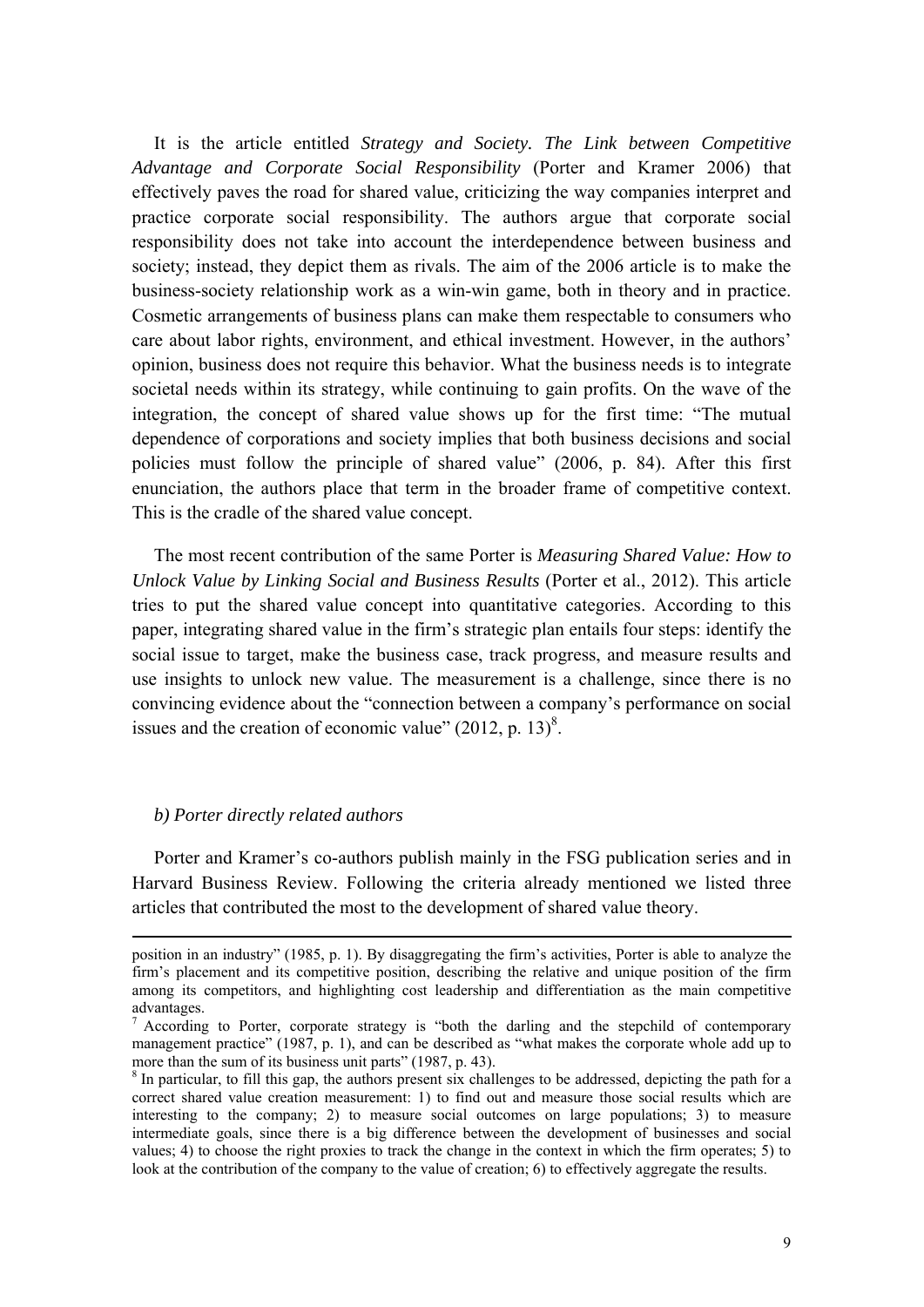*Creating Shared Value: A How to Guide for the New Corporate (R)evolution* (Bockstette and Stamp, 2011) relates to the FSG papers' series, and aligns with Porter and Kramer's approach. Bockstette and Stamp's contribution to the development of the shared value approach lies in the "Ten Building Blocks of Shared Value" (2011, p. 9).

The second article is entitled *Shared Value in Emerging Markets: How Multinational Corporations are Redefining Business Strategies to Reach Poor or Vulnerable Populations* (Hills et al., 2012). It particularly focuses on multinationals and on cases related to populations that are "poor, vulnerable, low-income, or living at the base of the pyramid" (2012, p. 10).

Finally, *Innovating for Shared Value* (Pfitzer, Bockstette, and Stamp, 2013) reported the findings of an analysis conducted on 30 companies that intentionally adopted shared value strategies. They found that these companies consistently rely on five mutually reinforcing elements: embedding a social purpose, defining the social need, measuring shared value, creating the optimal innovation structure, and co-creating with external stakeholders (2013, p. 100).

"Mutual reinforcing" is also the way in which the articles presented up to this point, can be defined: the authors of these works do not add innovative contributions to the original proposal, rather they develop and reinforce it, using the ways of shared value creation as cues to examine the subject from different points of view. This seems to be the forehead of a shared and well-planned strategy—a common front for the promotion of the theory of shared value, at regular intervals, starting from February 2011, and making its way forward in the main business journals. As announced in the article above on the measurement of value creation, the frontage will continue to move forward.

#### *c) Supporters*

1

Among the authors who substantially agree with Porter and Kramer's idea, it is feasible to make a distinction between followers and innovators. The former are those authors who wrote on shared value without adding a substantial contribution to the theory. Among them, it is important to mention the work of Christiansen<sup>9</sup>.

The innovators use Porter and Kramer's idea as a basis to develop a new one. Among these works, we focus on three groups: 1) innovation of the business model; 2) analysis of the shared value concept in a particular sector; and 3) analysis of the shared value concept in a particular country.

<sup>9</sup> In particular on shared value and poverty reduction *Business Initiative that Overcome Rural Poverty and Marginality through Creating Shared Value*, in Von Braun and Gatzweiler (2014) Marginality, Springer.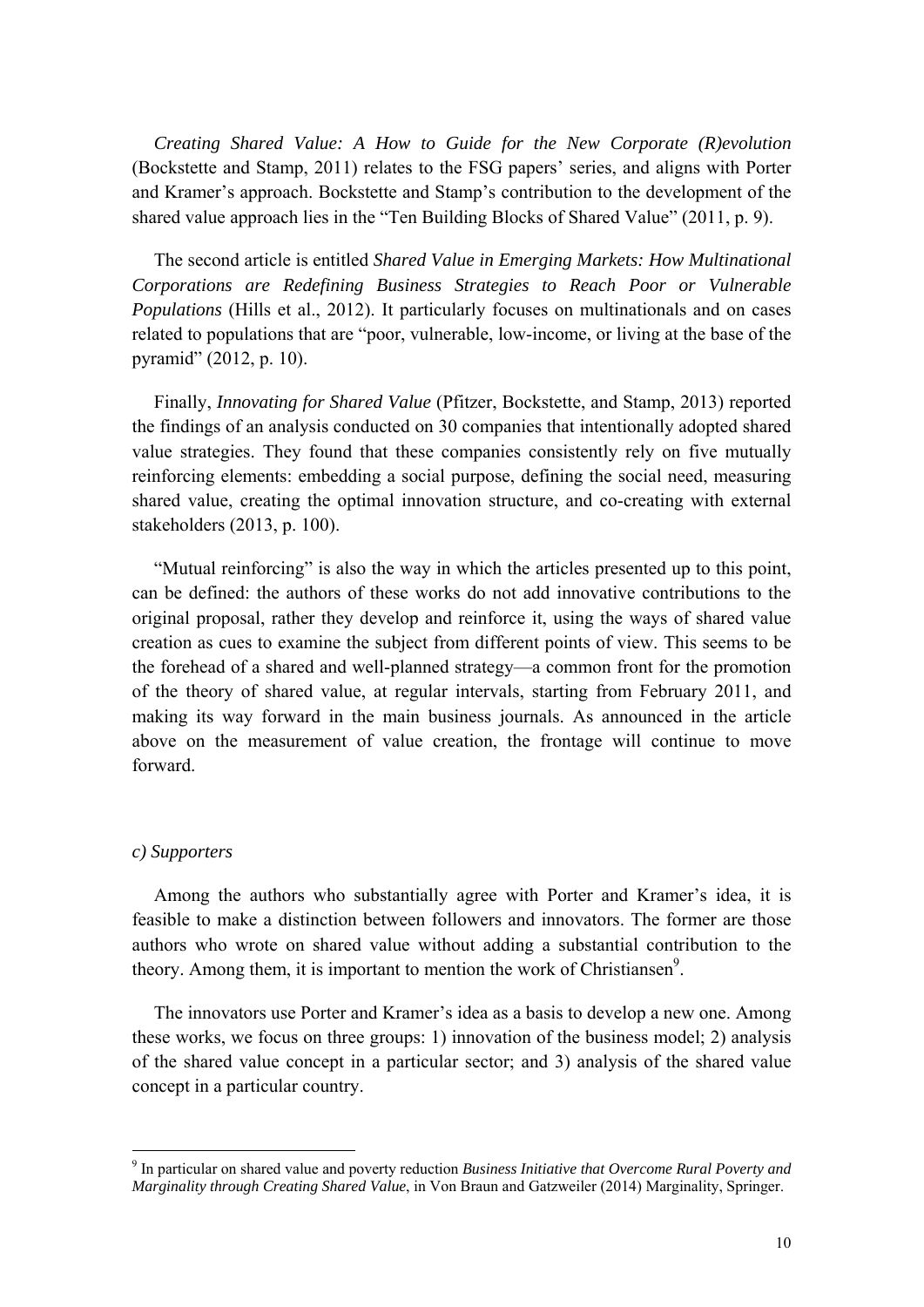In the sub-category of business model innovation, we placed the authors who use shared value as a way to edit existent business models (i.e., the set of organizational and strategic arrangements to acquire competitive advantages; Florin and Schmidt, 2011; Michelini and Fiorentino, 2012; Bertini and Gourville, 2012). Pavlovich and Doyle (2014) mention conscious awareness as a determinant factor of shared value creation. Szmigin and Rutherford (2013) reach the concept of shared value by reconsidering the idea of "sympathy" taken from Adam Smith's *Theory of Moral Sentiments*.

Exploration of shared value in different contexts was conducted mainly by Maltz and Schein (2012) and Pirson (2012). The first one considers shared value creation in multinational corporations trying to integrate the shared value approach into the multinationals' capabilities  $10^{\circ}$ . It is interesting to quote Maltz et al. (2011), who developed a way to calculate shared value before the publication of the main article on shared value. They based their work on competitive advantage as a strategic driving force. Here, they extend shared value as the consideration for a broader screen of stakeholders. Pirson (2012) expounds the shared value concept in the field of social enterprise. The author intends to explore how social entrepreneurs are models for shared value creation<sup>11</sup>. This paper offers new methodology and perspective on the subject. Schmitt and Renken (2012) investigated shared value potentiality in the apparel industry (see also Schmitt 2014).

As for the shared value analysis in countries, the most relevant contributions refer to Brazil (Spitzek and Chapman, 2012), India (Vaidyanathan and Scott, 2012), and Australia (Leth and Hems, 2014)

## *d) Critics*

1

The largest amount of literature on shared value departs from Porter and Kramer's article, assuming it as good and positive (Crane et al., 2014). However, some authors adopt a critical approach to questioning the "value of shared value" (Crane et al., 2014). They mainly argue that:

 $10$  The authors conclude that multinational corporations "are implementing SVIs [shared value initiatives] in multiple ways and leveraging their capabilities strategically across all boundaries (competitors, NGOs, suppliers). In doing so, they are often creating standards and best practices. This perhaps represents the latest evolution in the sustainability movement in general and in the shared value perspective in particular" (Maltz and Schein 2012, p. 71). The authors underline the limitations of their work to multinational corporations. The same work could be conducted on smaller enterprises as well.

 $11$  In order to prove this statement, Pirson uses three different social enterprise models: external social, integrated social, and embedded social enterprises. This last model is the closer to Porter and Kramer's proposal, and it is analyzed in the light of the genealogical approach, which "helps examine the structural makeup of an organization and allows to evaluate key strategic success factors to the longevity of organizational offspring" (Pirson 2012, see also Phillips 2002).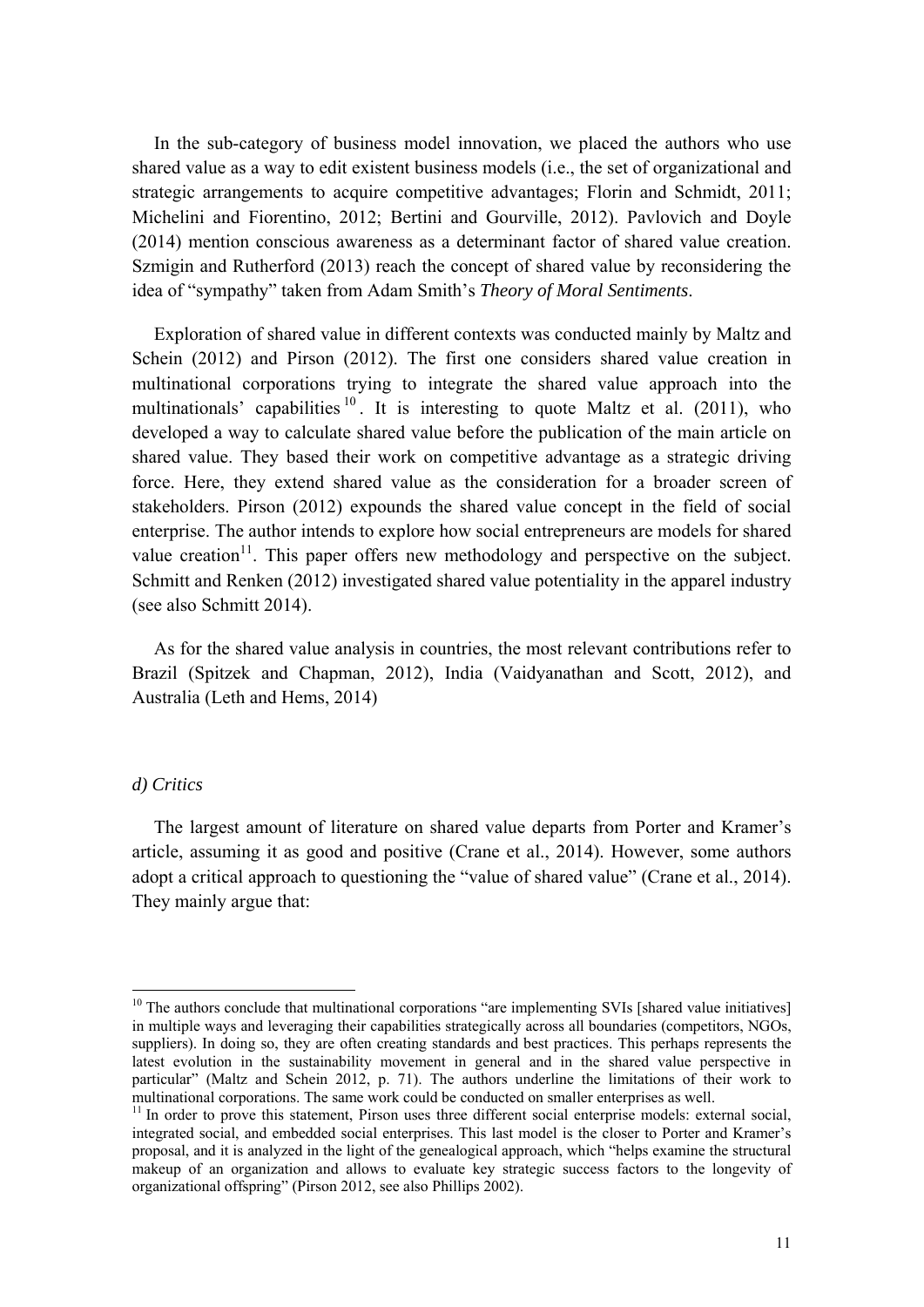- 1) Porter did not deeply develop his idea. For example, *The Economist*'s columnist Schumpeter (2011), a few weeks after the *Creating Shared Value* publication, ironically addressed Porter´s idea as "a bit undercooked" (2011).
- 2) "Shared value can't fix capitalism" (Denning, 2011; Denning, 2012).
- 3) Shared value is not original, ignores the tensions between business and social goals, and is based on a "shallow conception of the corporation's role in society" (Crane et al., 2014).
- 4) Shared value is an "incomplete mental model" (Hartman and Werhane, 2013).
- 5) The authors of Creating Shared Value did not properly understand the concept of "responsibility" (Wilburn et al., 2014).

The Crane et al. (2014) article is the most developed and articulated both for the positive and the critical points of the shared value theory. One of their most refined critiques deals with the academic background of Porter and Kramer's idea, arguing that, "Porter and Kramer also fail to acknowledge that their ideas on the simultaneous creation of social and economic value for multiple stakeholders have already been well developed in the existing literature" (2014, p. 134). Both Crane (2014) and Hartman and Werhane (2013) argue that there are alternative ways to reinvent capitalism.

Hartman and Werhane (2013) essentially agree with Porter and Kramer, yet express a "discomfort with the features of the mental model(s) that Porter and Kramer use to structure their resulting argument" (2013, p. 37). They highlight three main critiques: 1) the Porter and Kramer article shows a "presumption of mutual understanding around the term 'profits'" (2013, p. 38). However, this understanding does not fill the gap between business and society, increasing their distance and endorsing the separation thesis; 2) "Porter and Kramer are not the first to provide an alternative to the single-minded pursuit of shareholder gain in the form of profits" (2013, p. 39). Nevertheless, they pretend to be prophetic and the only innovators in this field; 3) the authors feel uncomfortable in addressing corporate social responsibility as outdated, even if they share Porter and Kramer's critical attitude towards the early stage of corporate social responsibility.

Above all, Hartman and Werhane argue, "shared value is just one of the many viable means to reconstruct a corporate worldview to tackle new-world social, environmental and economic problems" (2013, p. 42).

Beschorner (2013) argues that Porter and Kramer's proposal "is neither so radical nor such a departure from standard management thinking as the authors make it seem" (2013, p. 106). In particular, he claims that the two authors have a narrow view on corporate social responsibility. Moreover, he gives evidence to the thinness of their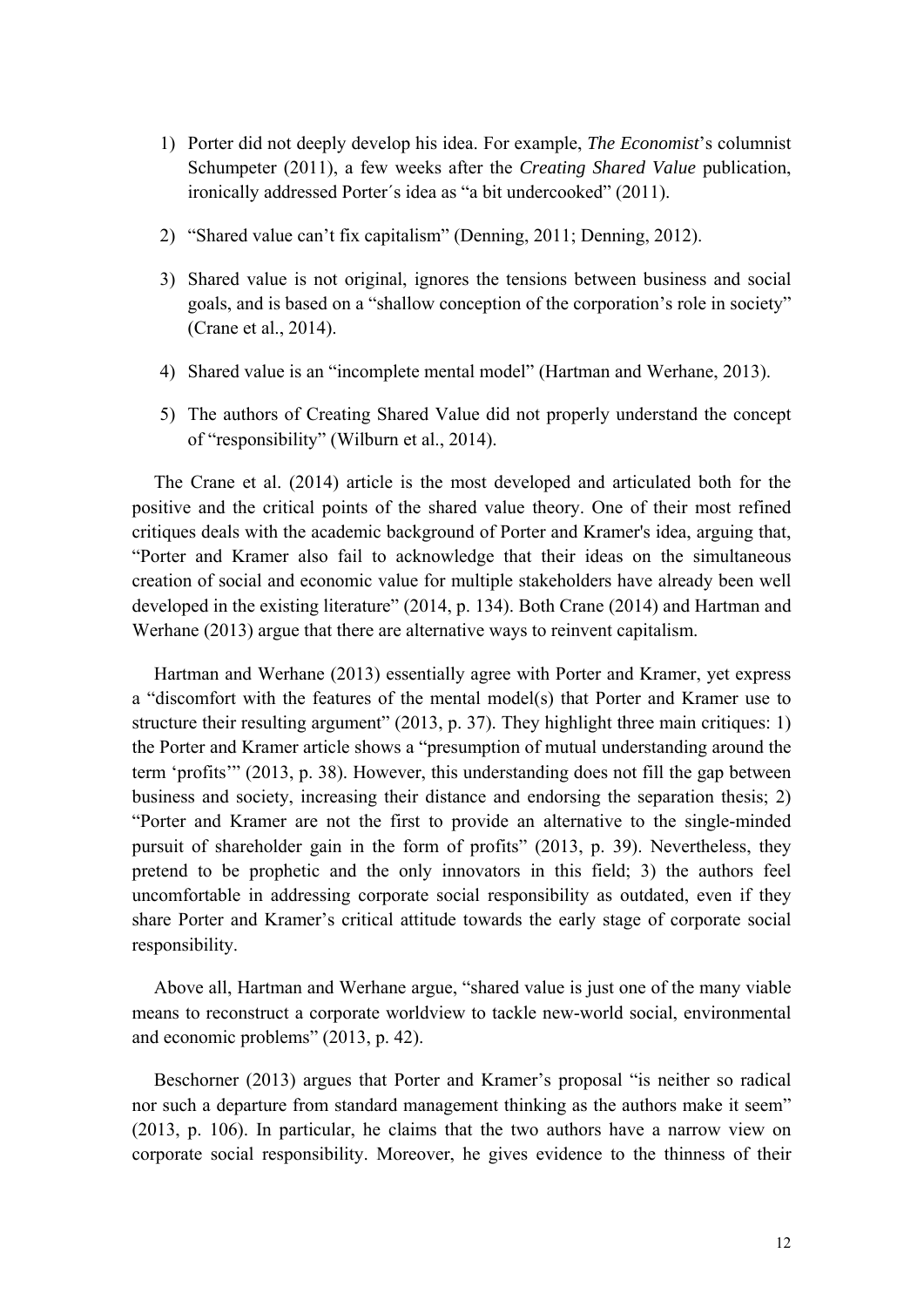economic proposal, seeing it as inadequate to the target of the re-foundation of capitalism, and providing his own proposal to improve this theory.

Escudero states that creating shared value can be seen as a particular case of the corporate citizenship model, with a strategic emphasis (2013, p. 84), but not, as Porter and Kramer would like it to be, as a new economic approach.

Finally, Wilburn and Wilburn (2014) focus on the concept of the responsibility of business as a category misunderstood by Porter and Kramer, since for them the only reason for addressing societal needs is the increasing of profits, avoiding thinking of people and the environment itself. One cannot define this attitude as a responsibility, but just as a way to increase profits. After stating this point, the authors work to rehabilitate corporate social responsibility.

Our contribution is in line with the main exposed criticisms. In particular, the trail we follow and deepen relates to the incompleteness of Porter and Kramer's proposal. Our main concern is the totally process-oriented approach of the shared value system. Is it possible for a model for firms to be complete without explicitly considering the people working in them? Which kind of incompleteness should people address to rehabilitate the integrity and efficacy of the proposal? We answer these questions below.

#### **3. TOWARD SYSTEMATIC SHARED VALUE**

The literature review regarding the shared value model gave rise to two main facts. First, this proposal is applicable to both academics and practice, as witnessed by the large number of contributions that make explicit references to this subject. Second, these criticisms are quite valid and are all well centered and articulated.

From the essence of those criticisms, comes the idea of using Porter and Kramer's proposal as a viable platform to articulate a systematic and comprehensive discourse on the concrete relationship between business and social fabric. The main source of criticism derives from the incompleteness of the proposal. In fact, the substance of all publications, of Porter or directly related to Porter, makes shared value creation something that cannot satisfy an academic. However, we see this incompleteness and our criticism of shared value as a process-oriented approach, as an opportunity to better develop this theory.

Therefore, unlike the criticism of lack of innovation with respect to corporate social responsibility, we would like to depart from the integration of shared value within the business strategy. Porter and Kramer's model enhances efficiency. This paragraph is a way to grasp two essential elements of goodness present in Porter's proposal: the conjugation of profit and the societal good (even in its ecological dimension) and the full integration of the company into the social fabric as an actor of the same play. What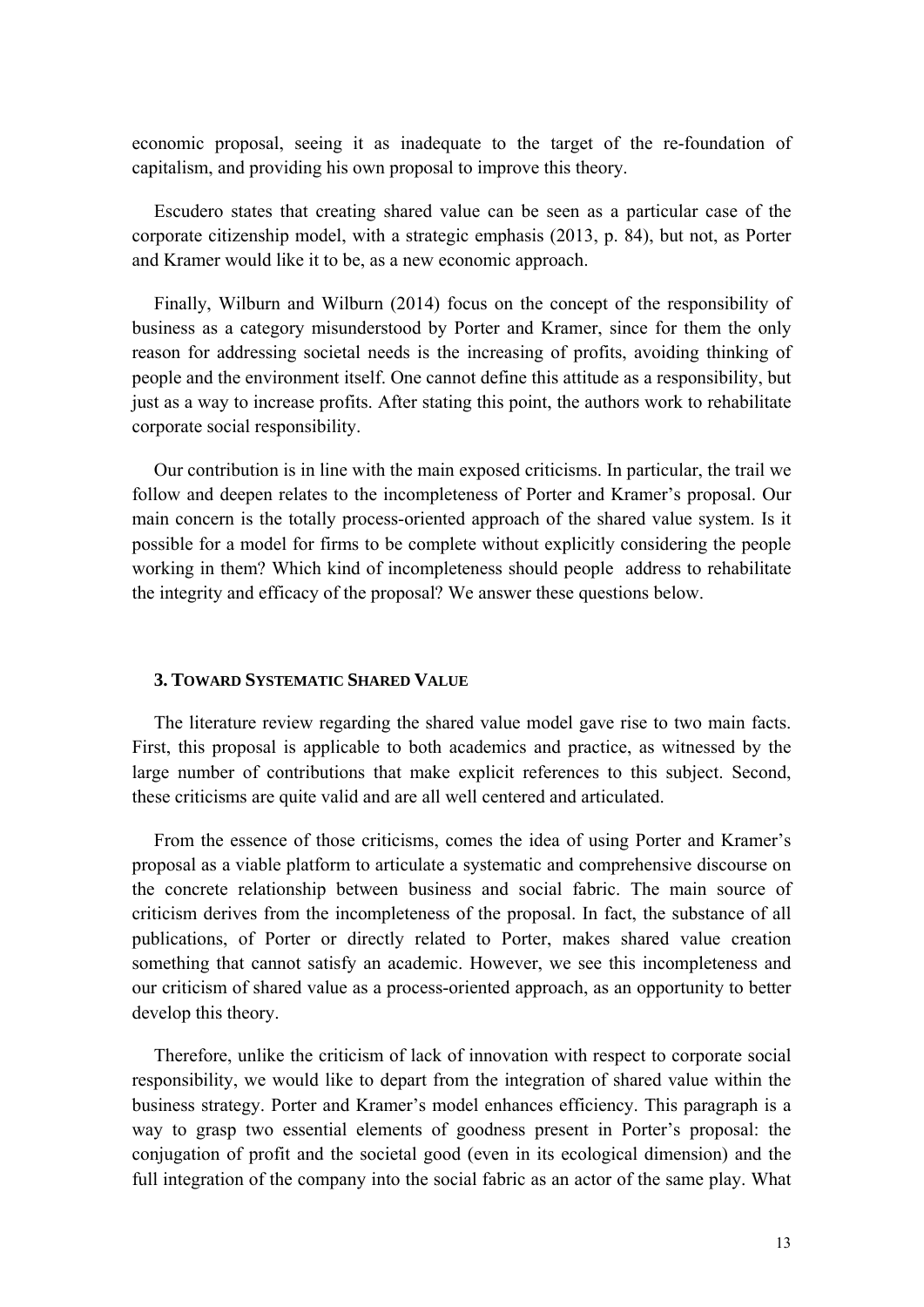makes the creating shared value proposal interesting, is the ability to create the conditions for a win-win game in which each player, playing his role and not distorting his identity, becomes aware that he is not alone on the game field and thus he can unfold his full potential together with the others.

We will then use the shared value creation proposal of Porter and Kramer as a basis for developing a systematic approach. We think the formulation of a systematic approach to the shared value creation is possible through a new reading of Porter and Kramer's proposal. By "systematic", we want to express the characteristic of a theory that includes all the basic elements for a complete evaluation of the reality.

Every activity in a firm brings into play human relations. Living and working together require a normative frame. Personal and institutional ends need a legal framework that allows personal, institutional and social development. For this reason, it seems useful to deepen the analysis of *Creating Shared Value* from a different perspective. We do this by evaluating the role of people and giving to shared value the substance of a person-centered approach (Melé, 2009). In other words, with Pérez, it is possible to argue that every organizational theory (as shared value aims at being) implicitly assumes a theory about human being (1991, p. 18). Along these lines, we adopt the personalist principle with human dignity as foundations of our concept of person, (following Melé, 2009; on the theoretical basis of human dignity as a social principle see Schlag, 2013).

The shared value creation inserted within the business dynamics is a wide phenomenon, and for this reason, one has to consider it in a broader sense. To widen the view on shared value, the person-centered approach seems to be the most inclusive. Melé well synthesizes this approach, stating, "at the core of human action" it is possible to find goods, norms and virtues (2009, p. 74). He especially refers to three thinkers in the field of ethics: Koslowski's highlights of virtues, goods and duties (1995), Polo's remarks of goods, norms and virtues (1996), and MacIntyre's attention to rules, virtues and goods (1993). This means that analyzing goods, norms and virtues is all that one needs to run a complete analysis<sup>12</sup>. We assume ethics as the only affordable tool for an exhaustive investigation (on this point see Pérez, 1991).

Considering these three core elements, it is possible to look at Porter's theory and identify whether and in which measure they are present in *Creating Shared Value*. This

1

 $12$  Therefore, it is possible to discover three main typologies of ethics in the history of philosophy: ethics of goods, ethics of norms and ethics of virtues. Each theory weighs more on one of these pillars and therefore is characterized differently. The extreme forms of ethics are represented by materialism, idealism and perfectionism, which are excessively focused respectively on material goods, norms, and virtues (Sellés 2006).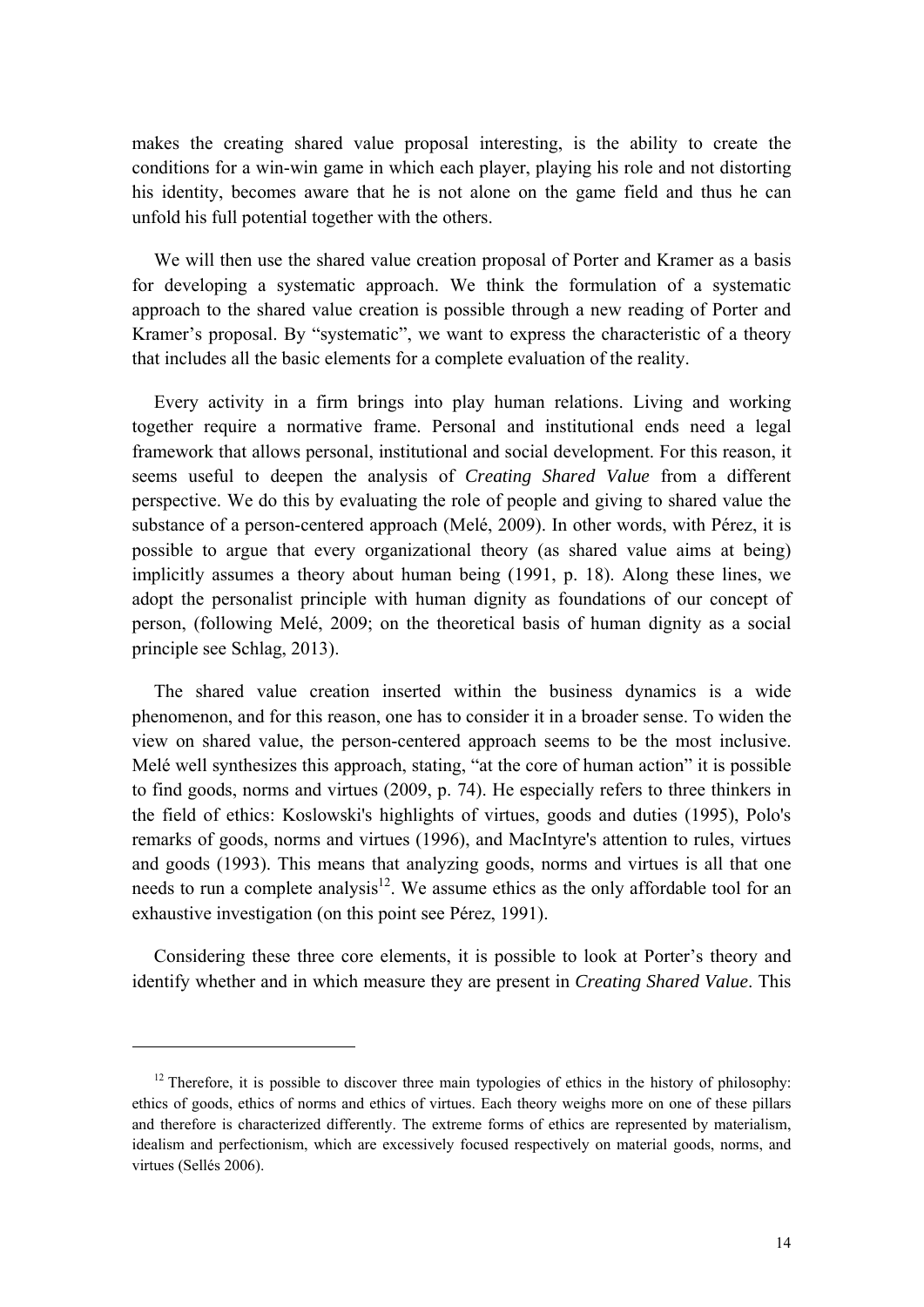perspective allows us to identify strengths and possible improvements in Porter's proposal, as to make it a systematic one, in the sense already explained.

## **4. THE ETHICS OF MICHAEL PORTER**

It is useful to apply the aforementioned person-centered approach to cope with the multifaceted character of ethical behavior and to analyze the shared value model. The purpose of this section is to look at the *Creating Shared Value* theory through these lenses, in order to understand what the ethical foundation of Porter's work is.

The first pillar one must consider is that of the goods. The theory of shared value has a very strong component related to material goods. In Porter's theory, the part of value consisting of material goods is quite large: two of the three ways of creating shared value relate to the product and the productive process. An interesting fact is the meaning attributed by Porter and Kramer to the term "value". The only detectable definition of value in the original text is about "benefits relative to costs" (2011, p. 6). This definition does tip the scale in the evaluation of Porter's theory to the pillar of the goods, in both economic and social meaning. As Porter and Kramer say, "Shared value is part of the competitive strategy of a firm and is integral to a company's profitability" (2011, p.76). In this analysis of the real meaning of value, we join Argandoña is questioning the concept of value, asking "what «value» we are talking about?" (2011, p. 1). According to the definition given by *Creating Shared Value*'s authors, value relates to economic and social benefits, but it does not have transformational effects on people's lives. In this sense, value definition by Porter and Kramer relies just on the pillar of goods.

The second pillar refers to norms. Norms are defined as rational precepts regulating behavior. These norms can regulate individual persons or the structure and the activities of institutions. Given we are dealing with firms (i.e., collective agents), the norms we have in mind are of the second institutional type. Translating this definition into the business-society relationship, norms are obligations imposed by law to direct the actions of institutions towards the good of society. If norms are the legal frame in which a company acts, the relationship between government regulation and shared value is balanced in Porter's proposal. The fundamental role of the government is to set "clear and measurable social goals" (2011, p. 74) and to establish measurement criteria.

The third pillar discusses virtues. Virtues can be defined as "a freely acquired habitual disposition or trait of character that enabled one to perceive, deliberate, decide, act and experience emotions in a proper way (i.e., in accordance with reason – practical wisdom –, in particular situations). Although virtue was not the only element, it was considered the controlling factor to attain *eudaimonia* (human flourishing)" (Ferrero and Sison, 2014). As for the detection of the presence of virtues in the Porter and Kramer approach, we can say that there are no explicit references to virtues in *Creating*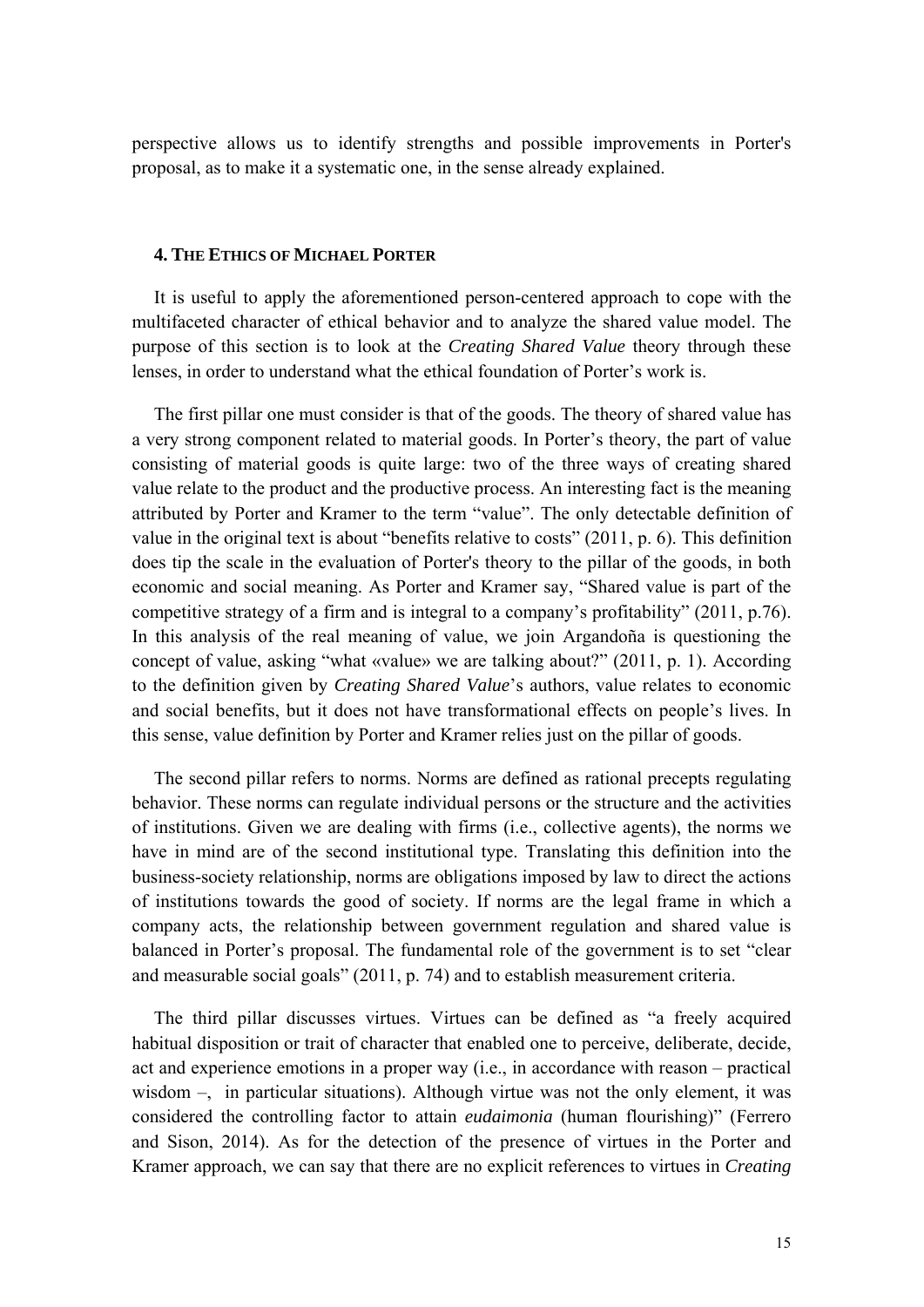*Shared Value*. This definition of virtues revolves around the person, making it a personcentered definition. Nevertheless, Porter and Kramer's theory is a process-centered theory. Their theory does not apply to the people who work in the processes—it refers to processes themselves. The three ways of shared value creation, for example, do not directly address workers nor the leaders of organizational processes. They refer to activities without considering the agents.

In light of the brief description of these three pillars, we argue that in Porter and Kramer's scheme, goods and norms are predominant and virtues are absent. As a first conclusion, the creating shared value theory misses the pillar of virtues. A complete ethical approach for a theory should consist in the presence of all the three elements already considered (goods, norms and virtues). Porter's theory focuses mainly on goods becoming a sort of a utilitarian theory. A theory of the firm, based on the shared value concept would benefit from resizing the goods side, and increasing (or founding) the virtue pillar. This requires a switch from a process-centered to a person-centered approach. This approach would be complete, synoptic, or, in a word: systematic. For this reason, we name it *Systematic Shared Value*.

#### **5. EXPANDING PORTER'S APPROACH: SYSTEMATIC SHARED VALUE**

The last step to offer a complete analysis of shared value creation as an activity of the firm as a whole, and as a means for the firm to participate in the good of society, is to integrate the missing pillar of virtues into the shared value theory (and, consequently, into practice). The integration of this dimension leads us to the fourth way of shared value creation: developing personal virtues.

To complete the original theory, the concept of shared value must move from the field of mere goods and norms toward a relationship between goods, norms and virtues. A firm does not have only scarce resources. A firm possesses an enormous wealth in the development of its employers' skills and virtues at each operational or managerial level. The development of these skills has a huge potential for profit. Striving for excellence is a factor of production. Virtues can be viewed as value added by the workers, both to the quality and quantity of the production. One can consider them as part of the value chain.

Therefore, the systematic shared value system would contemplate four ways to create shared value:

- a) Reconceiving products and markets;
- b) Redefining productivity in the value chain;
- c) Enabling local cluster development;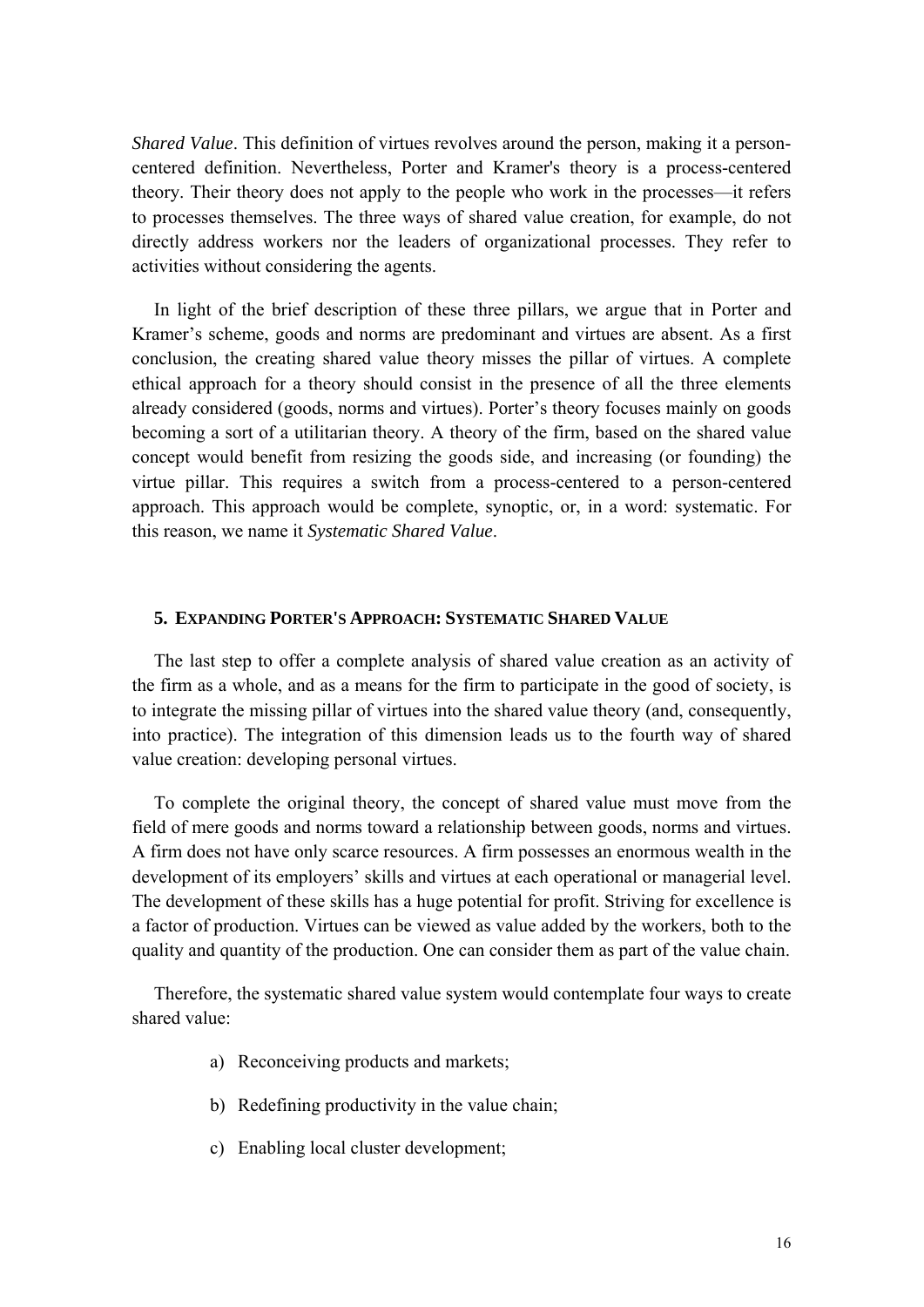# d) Developing personal virtues.

A systematic theory of shared value creation should take into account all the factors of production, admitting in the value chain goods, norms and virtues. This would reinforce products and productivity. Moreover, virtues are operative habits. While the value guides the act, the virtue enables the virtuous act. For this reason, it seems more appropriate to add this component in a theory of the firm based on the good of society, as Systematic Shared Value potentially does.

This would constitute a novel innovation from shared value theory. Without this fourth suggested step shared value creation results in a re-edition of the theory of the firm already known by both the academic and the business communities. On the contrary, systematic shared value becomes a new approach. Moreover, the introduction of virtues is not just a different way of shared value creation. Virtues permeate each stage of firm activity where free human intervention is involved. Considering the real and transformational role of virtues, it is possible to make the shift from process to people. Systematic Shared Value poses itself as a person-centered approach to a firm's life.

#### **6. A PRELIMINARY APPROACH TO SYSTEMATIC SHARED VALUE IN FINANCE**

After listing the movements of protest against the financial sector, Shiller (2012) rightly says that people should not view finance as "an engine of economic injustice". Rather finance "is a force that potentially can help us create a better, more prosperous, and more equitable society" (2012, p. 10). How can this be possible? Concerning the present situation, many authors propose new paths for the after-crisis. For example, Krugman speaks about the necessity of promoting a "real, full recovery" (2012, p. 4). In *Harvard Business Review*, Fox (2013) writes that it is still too soon to adjust economic theories to make them fit with the reality of the financial crisis. *The Economist* (2013) states that there is a general sense that financial companies should change their "precrisis culture". There is a general clamor to introduce ethics into the game.

On one hand, understanding the ethics of finance merely as a set of codes of conduct to add to the daily work of the financial agents can easily become something sterile or futile, without permeating the financial practice. Ethics is not an external dimension to be added to practice, but it is already part of the actions, from the seemingly most insignificant to the most relevant (Pérez, 1991). On the other hand, finance is not only a set of material transaction nor simply a mere question of goods, since every human activity consists of goods together with norms and virtues. The systematic consideration of these three components leads to a more appropriate integration between finance and ethics. There is no such thing as 'ethical aspects' of finance. What does exist are ethical or unethical human actions in finance.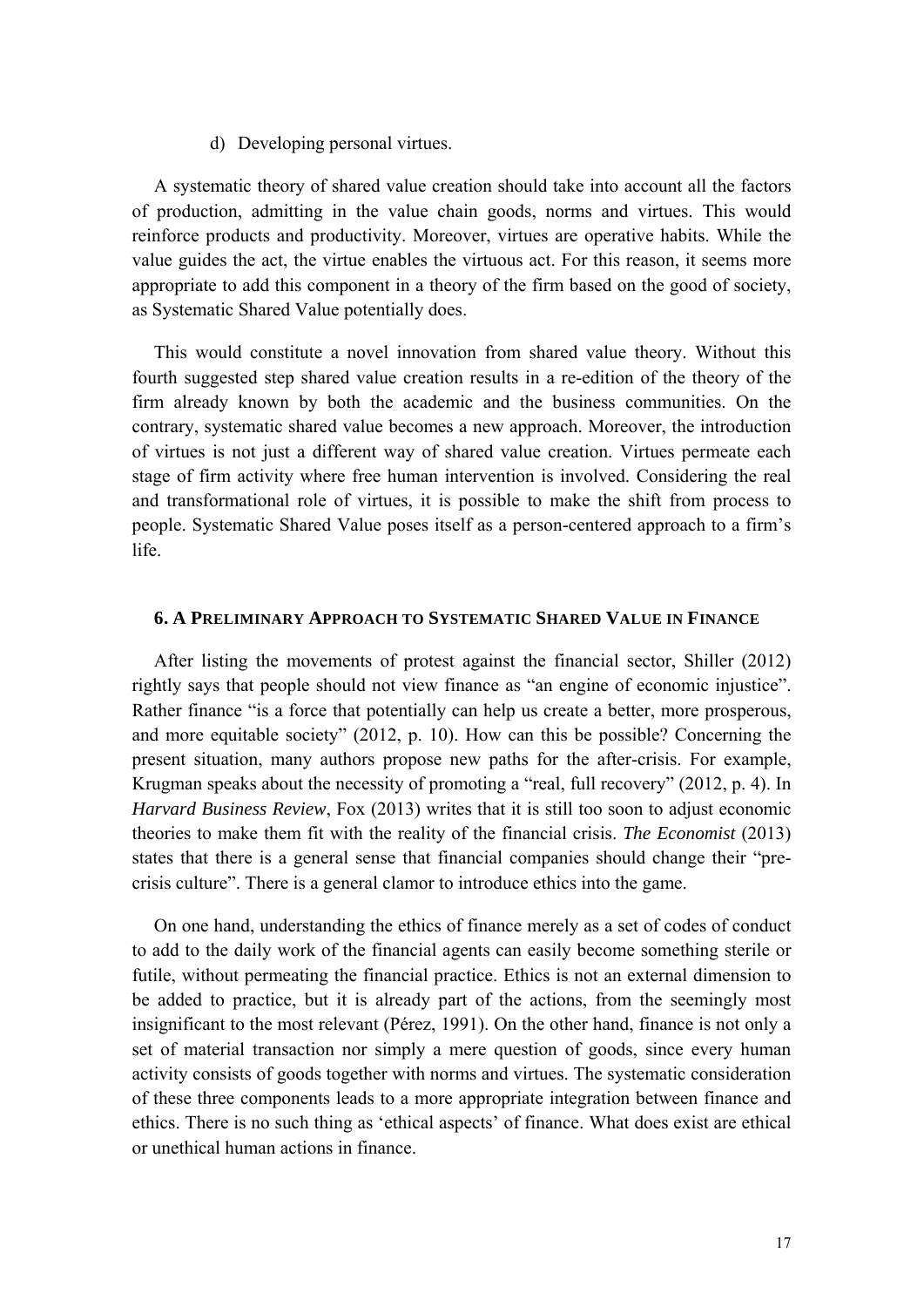The risk of bad fame of finance in the post-financial crisis has become a reality, as surveys have shown (e.g., the Edelman Trust Index). Consequently, the recovery of the good reputation cannot come from slight adjustments or from merely adding more rules. The change must affect the core business<sup>13</sup>. For this reason, we think this practical, cultural and intellectual change could pass through the application to the financial world of the *Systematic Shared Value* paradigm. This could be a way to take into account at the same time both the health of the financial sector and of the society, having the advantage of a complete overview, both on the proper financial reality and on the cultural and personal environment in which one inserts it.

Individuals can achieve the creation of Systematic Shared Value in finance in four ways:

- a) Reconceiving products and markets;
- b) Reconnecting finance and the real economy;
- c) Acting as part of a local cluster;
- d) Developing personal virtues.

1

The creation of shared value can assume the completeness of a systematic approach if integrated by the development of personal virtues, even in the financial sector. The mentioned ways of shared value creation in finance trace the ones designed by Porter and Kramer for business. However, as for b), we made the choice of unlinking the explicit reference to the concept of value chain. In any case, shared value creation is still an analysis of the value chain in the financial sector passing through the re-alignment of real and financial economy. The correct formulation would be 'redefining structural passages in the relationship between the financial sector and businesses'. The definition of shared value that we use as a basis for the Systematic Shared Value approach in finance is the same as given by Porter and Kramer. Shared value can be defined as "policies and operating practices that enhance the competitiveness of a *financial intermediary* [in the original text, "of a company"] while simultaneously advancing the economic and social conditions in the communities in which it operates" (2011, p. 66).

Before proceeding with the extension of the theory of shared value, it is important to ensure that it is possible to extend the concept of shared value to the financial sector. The concept that the definition applies to financial intermediaries is one of competitiveness. Is it possible to speak about the competitiveness of a financial

<sup>&</sup>lt;sup>13</sup> For example, Wehinger (2012, p. 83) proposes three scopes for reforming financial markets: "i) enhancing financial stability and managing systemic risk (macroprudential regulation); ii) rebuilding financial institutions (micro-prudential regulation); and iii) making the financial sector work for the benefit of financial users and society as a whole". The first two solutions proposed by Wehinger properly relate to the core of financial activity. Therefore, Wehinger adds also a specific point, the third one, to make the reader aware of the relationship between finance and societal context.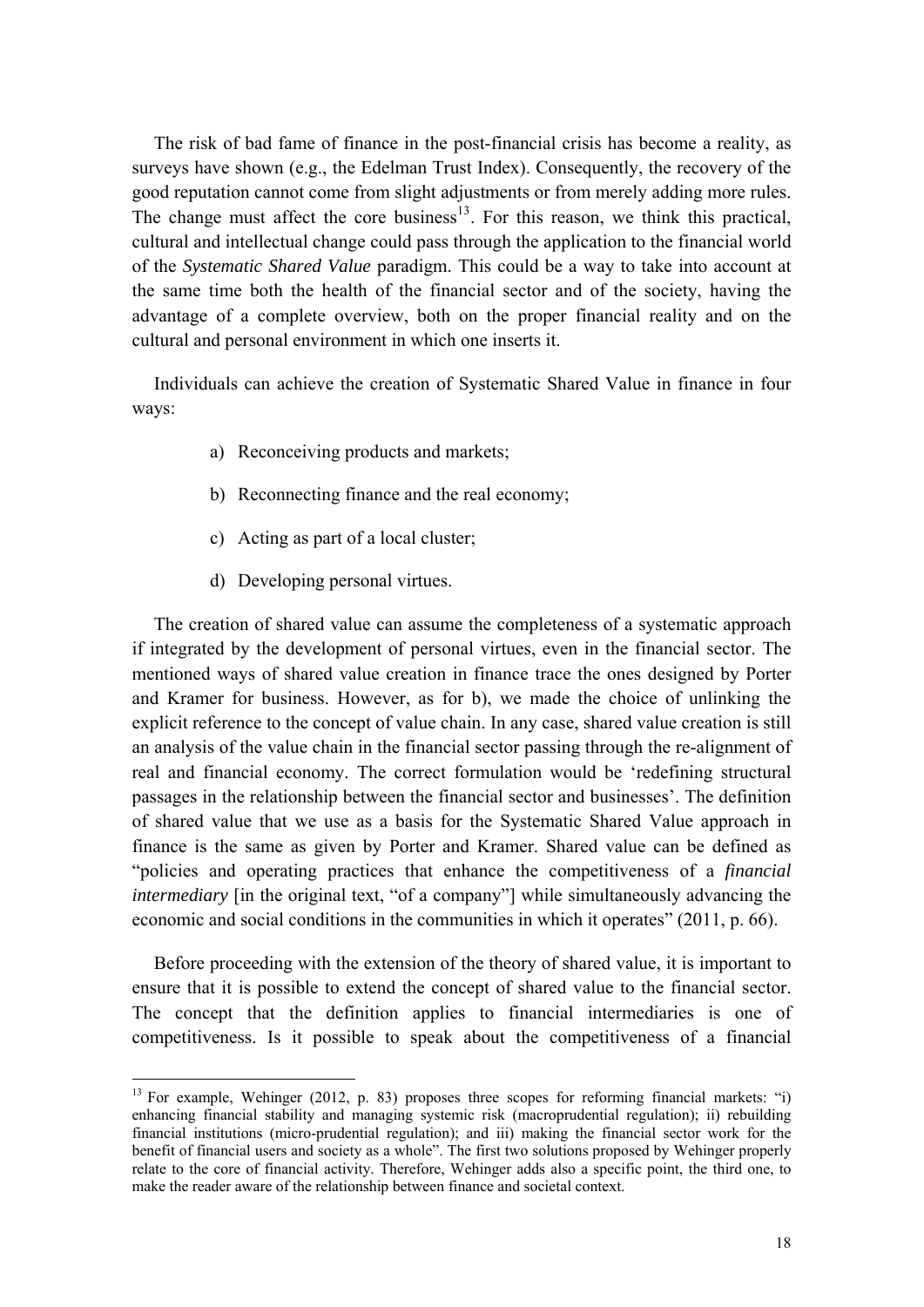intermediary? The answer is very clear in an article by Claessens (2009)—one can apply competitiveness to the financial sector  $14$ .

At this point a recent contribution of FSG (June 2014) has to be mentioned: a group of FSG authors presented the report "Banking on Shared Value. How Banks Profit by Rethinking their Purpose" (Bockstette et al., 2014). This report applies the creating shared value paradigm to the banking sector. In particular, the report underlines three areas of shared value opportunity: "furthering client prosperity, fueling the growth of regional economies, financing solutions to global challenges" (2014, p. 9). There is no modification to the original three ways of shared value creation, and each area of shared value development relates to a different size of banking activity: retail banking, commercial banking, corporate banking, investment banking and wealth management. It is the first attempt, endorsed by Porter and Kramer, to translate the shared value approach from business to the banking sector.

Having expressed these necessary clarifications, it is possible to proceed to the analysis of the first three ways of creating shared value in the financial sector.

## *a) Reconceiving products and markets*

1

How is it possible to take the path of creating shared value in the financial sector? The key idea is the continuity in the service that financial intermediaries provide to society (i.e., the link between savers and investors). Anything that helps to improve the quality of this relationship is a way of creating shared value. The greater the number of entrepreneurs that meet a good capital supply, the greater the number of funded enterprises and projects, resulting in more work and a better future.

The question is if there are financial services' potential users not involved by intermediaries. The widely studied phenomenon of financial exclusion suggests the movement of financial inclusion as a way of creating shared value (i.e., a way of giving breath and bringing credit to the base of the social pyramid).

A keyword on how to reconceive products is innovation. Finance is not an end but a means. This clear connotation allows finance to be at the service of economic and social needs. The report "The Future of Finance" of the Center for Responsible Business at Berkeley University envisages three possibilities for the financial sector: "risky business as usual", "back to boring", and "inclusive innovation". In particular, concerning

<sup>&</sup>lt;sup>14</sup> Moreover, it is important to consider the relationship between excessive competition and financial stability, or the influence of the degree of competition on the possibility of access to financial services by households and firms. An important consideration, therefore, moves along the lines of quality competitiveness (Yokoi-Arai and Yoshino, 2006).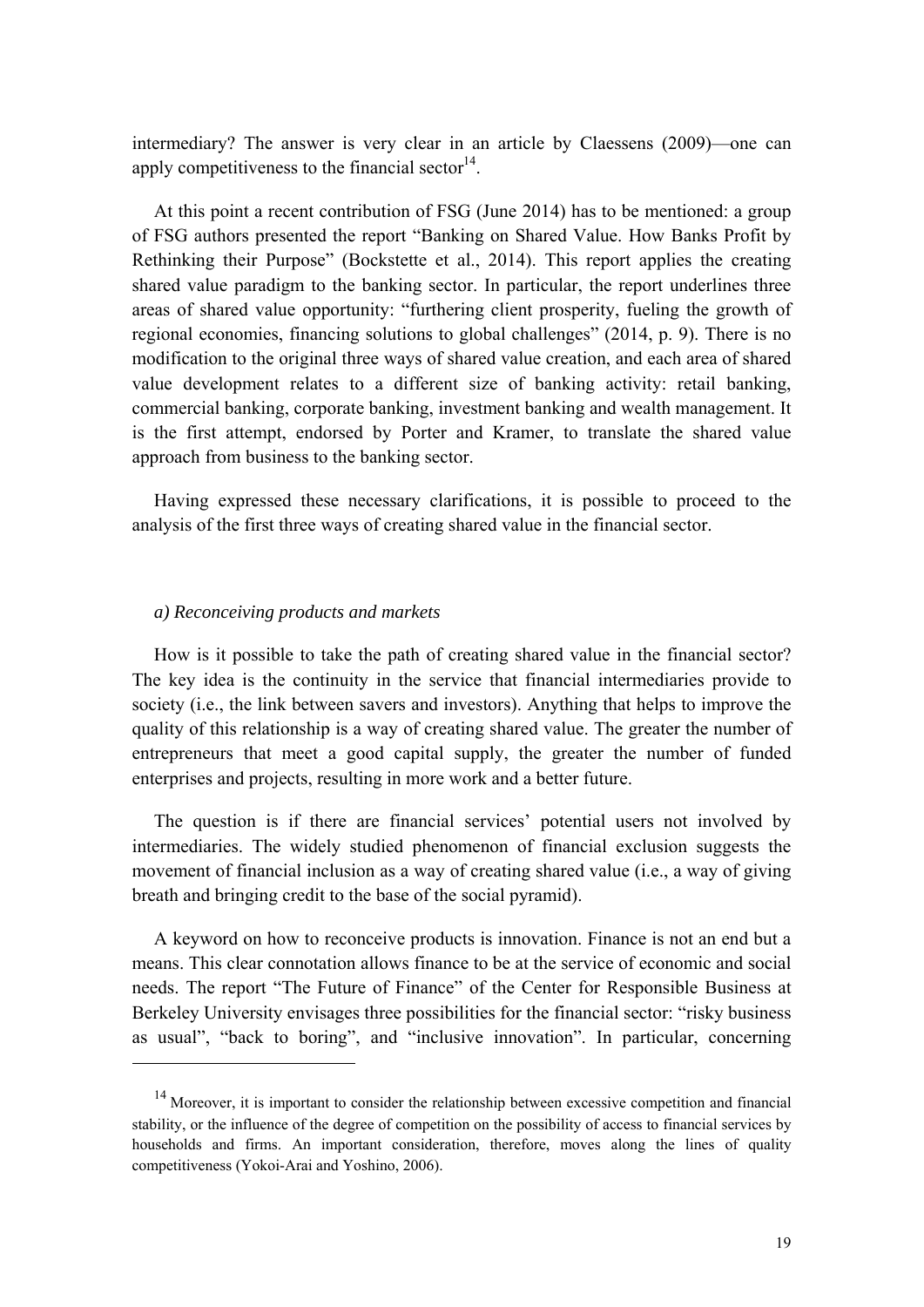financial inclusion, the report suggests, "Core banking services are value generators, and banks are considered to be essential contributors to healthy economies and societies. By extension, offering appropriate banking products and services to those who already do not use them creates social value" (2012, p. 36).

By reconceiving products and markets, we mean that for each product, it is fundamental to ask, "*who* is in need of this financial product?", and not just "what does the financial product do?" This is a way to re-orient the financial action by a personcentered approach. Who are the social actors that finance can work with? One can apply this approach to all the financial instruments, and especially to the relationship between each instrument and the involved human agents. For the stated reasons, we see financial inclusion as one of the possible paths to improve the first way of shared value creation in finance.

Another way of reconceiving products and markets passes through the practice of impact investing. One can define impact investing as "actively placing capital in businesses and funds that generate social and/or environmental good and at least return nominal principal to the investor" (Freireich and Fulton, 2009, p. 13; see also Brest and Born, 2013; Bridges Ventures and Parthenon Group, 2010). In this field, the United Nations Environmental Program (i.e, UNEP) has a specific program on sustainable finance. In particular, the *Inquiry into the Design of a Sustainable Financial System* has the goal to "identify, develop and recommend reforms to the policy and regulatory arrangements governing financial markets that would deliver a step change in their effectiveness in channeling capital to investments that would accelerate the transition to a prosperous and inclusive green economy" (UNEP 2014, p. 3). Innovation is a key word of this new normative design. For example, the inquiry moves along questions such as how one can direct the potential of finance in terms of innovation to make green investments more profitable. Sustainable finance is another channel we can explore concerning new products and markets in finance. Future studies will also help in defining a map of social needs that finance can address. This will help in defining other specific applications of Systematic Shared Value in finance.

## *b) Reconnecting finance and the real economy*

As already mentioned, this way of systematic shared value creation addresses mainly the roots of the value chain in finance instead of directly speaking of value chain. In particular, we conduct the analysis on the connections between finance and the real economy. What confuses this connection is an extreme form of financialization. The financialization of the economy is one of the major players sitting at the trial of the post-crisis. There are many definitions of financialization, and many measurement methods. In general, the tendency is to quantitatively compare the volume of financial assets with the level of GDP. When the phenomenon was already under observation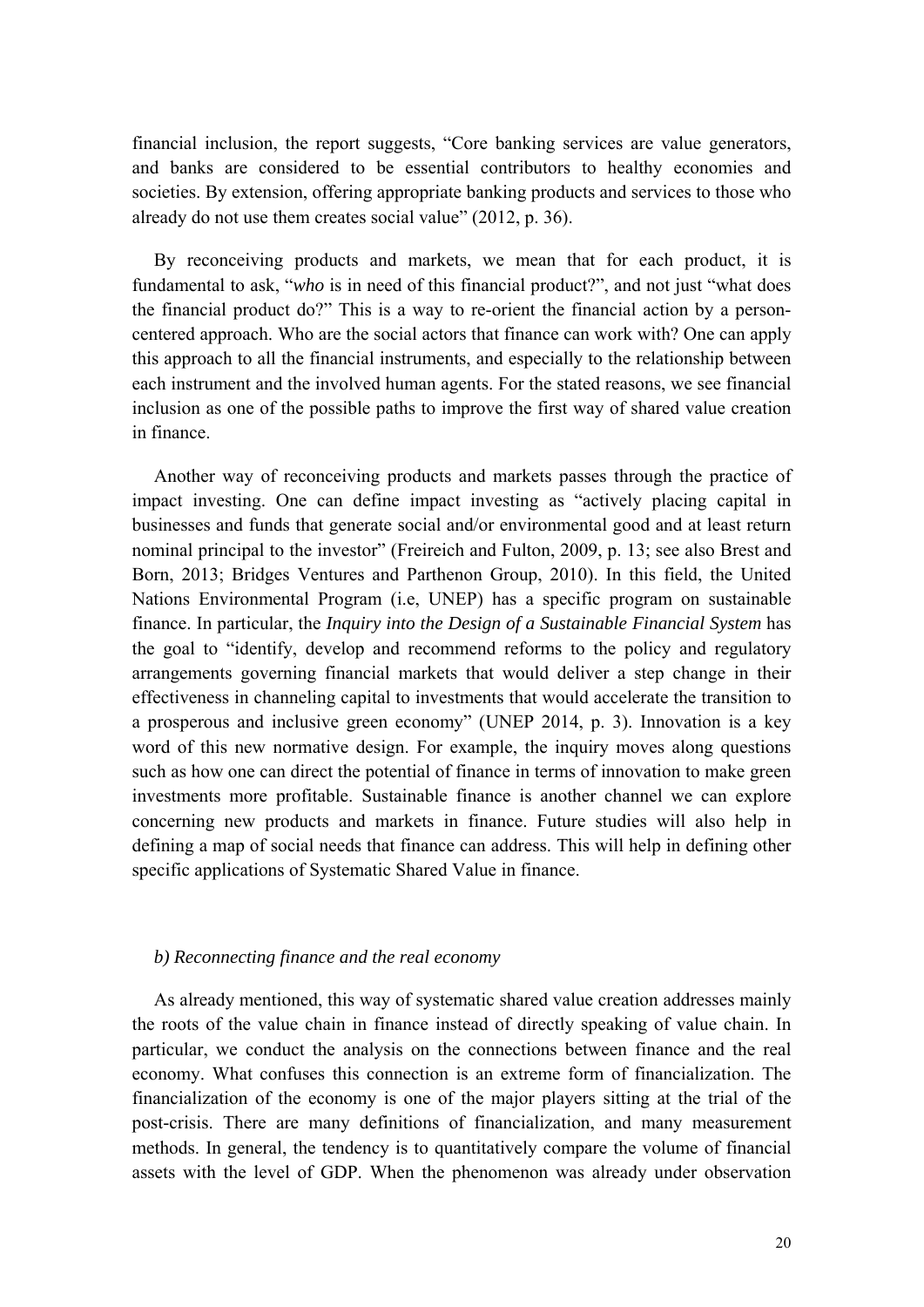(see, for example, Stockhammer, 2004), Kedrosky and Strangler (2011), Freeman (2010) and other authors in the years preceding the crisis showed some methods of measurement of financialization. The concentration on this phenomenon and the existence of studies that highlight the non-positive effect on the variables cited above suggests that a decrease of financialization can be a benefit for the social actors in a broad sense. Assa (2012) argues that the financialization of the economy has a negative impact on inequality, growth and unemployment. However, a decrease of financialization is not synonymous with de-growth. Rather it is referring to the reapproachment of the financial asset to the real economy. The Longmann Business English Dictionary defines the real economy as "the part of the economy that is concerned with actually producing goods and services, as opposed to the part of the economy that is concerned with buying and selling on the financial markets". The idea is not to develop new financial instruments to operate this re-approachment between finance and reality. Rather, we are thinking about how to refocus the end of the financial instruments that already exist.

In line with the person-centered approach, reconnecting finance and the real economy passes through the study of original financial roles. In his book "Finance and the Good Society" (2012), the Nobel Prize laureate Shiller conducts an analysis by role that helps in revealing the real nature of the key financial tasks. For example, speaking about traders, he says that "since they usually do not present themselves as helping society in any direct way" they collect a great hostility (2012, p. 57). "They are just buying and selling" – Shiller argues – "to try to make money for themselves". Their activities remind people of gambling – and are the successes of some who excel in trading can be galling". Here there is a seemingly high discrepancy between reality and financial activity. Working on these borders between common sense, lack of technical knowledge and misunderstanding of the real purpose of finance is a path that helps in fulfilling the second way of systematic shared value creation in finance.

To achieve this result, he proposes a "role-by-role" analysis critically facing the reality of misguided interpretation of the corresponding responsibilities. One of the leading forces of the protest relates to the concentration of power. On this point, Shiller tells about the possibility of managing these concentrations by, for example, reporting his opinion about the market makers who were trying to launch a futures market in single-family home prices. He says, "they seemed genuinely committed to creating an important new market, excited by the prospect. These encounters confirmed for me once again that the vast majority of financial professionals are not in the business just to make money" (2012, p. 62).

One can apply this analysis to all financial instruments and to all roles of the financial sector. The reconnection between finance and the real economy as a way for shared value creation is possible through deepening the understanding of the financial world in its different and relevant details.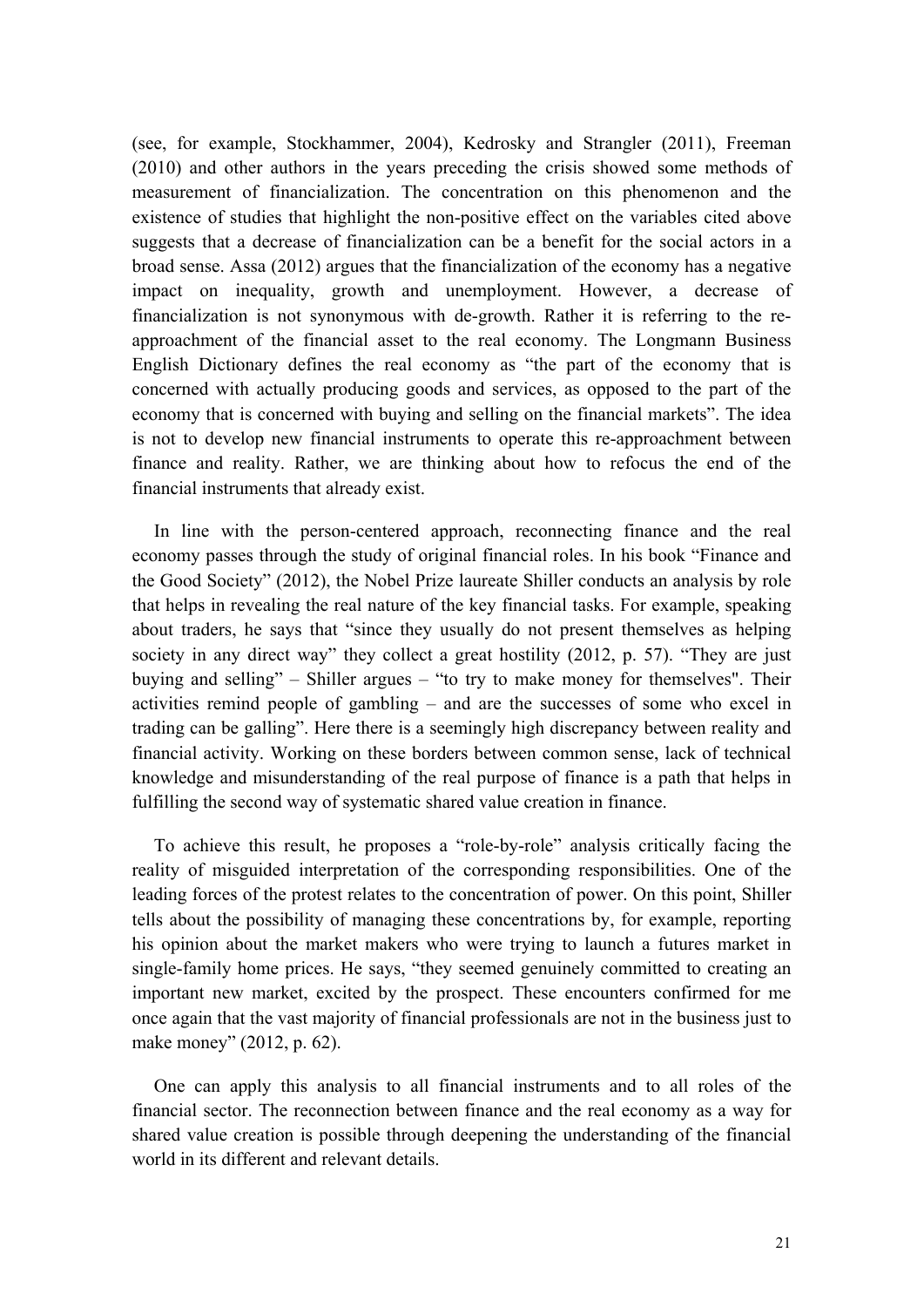# *c) Act as part of a cluster*

The globalization that does not locate is anonymous, scatters, and is likely to make finance play the role of the protagonist. Finance, within the economic system, is not the main actor, nor the last of the extras. It is the helper of the hero, the one without whom history cannot reach a happy ending. Finance, separated from this territory, runs the risk of putting itself in the shoes of the antagonist, and thus would hinder the real main actors on the economic stage: firms and households. As long as financial intermediaries think of themselves as systems of multiplication of money, rather than as servants of businesses and savers, finance will not be able to create value for everyone, but only for itself. The ability of acting as part of a cluster should not be a choice, but a rule of common sense. What do financial intermediaries earn by maintaining the link with the territory? The confidence of savers and investors are essential for the continuation of their activities of intermediaries. The proximity to the territory also allows a major monitoring on some of the goods. This means more opportunity to assess solvency. The cluster in this case consists of an intermediary, customers and territory, three elements that together form a platform for the development of activities that can create shared value.

In this sense, it is useful to mention another reading of the crisis given by Santoro and Strauss (2012). "What are the economic and moral connections between Wall Street and the overall economy?" (2012, p. 5), they ask, speaking of the "fractured relationship between Wall Street and Main Street." In an effort to find solutions, the two authors state, "government can help align Wall Street interests with those of Main Street by channeling self-interested behavior into socially useful outcomes" (p. 178). In the end, this is a shared value solution, but not a systematic shared value one. We can make this passage investing not in normative answers, but in rewarding good financial practices, as if honest behaviors pay and are the new rule. Being part of a cluster means playing a win-win game. Law cannot issue this feature of the financial game. Instead, it has to be made alive and effective by the choice of the same players. For this reason, Santoro and Strauss close their reflection saying that "financial markets simply cannot work effectively and efficiently unless executives who manage financial institutions do so with appropriate values, good business ethics and adroit management skills" (p. 202).

# *d) Developing personal virtues*

Developing personal virtues does not count as an autonomous way of shared value creation. Instead, it reinforces and gives meaning to the three mentioned ways. The integration of the shared value theory with the pillar of virtues brings to a transformational movement from a process-centered theory of finance. This takes into account financial instruments and financial actors just in their technical roles, to a person-centered theory of finance.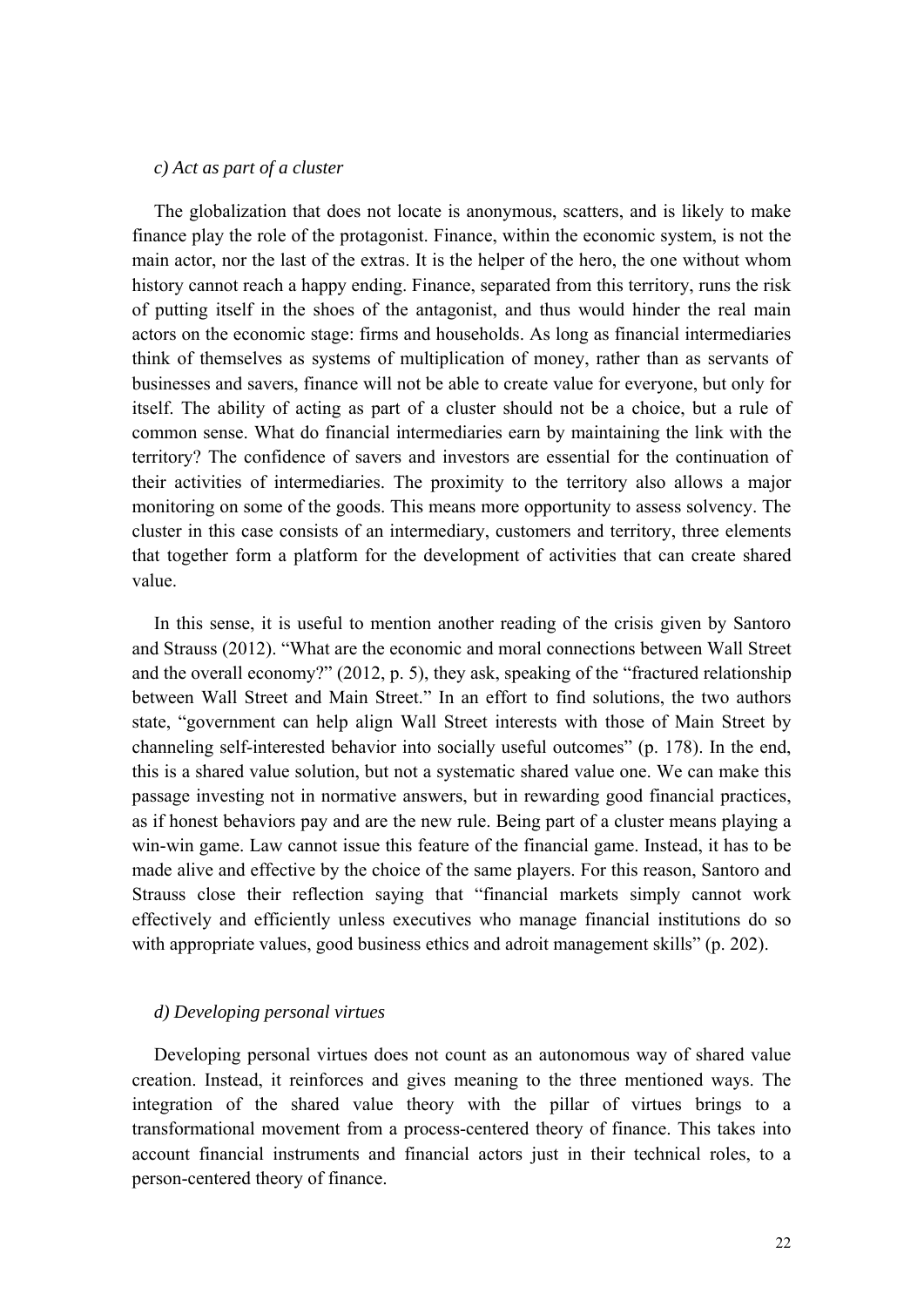Researchers have conducted few studies on the relationship between finance and virtues. Boatright, in the introduction of his book *Finance Ethics* (2010) refers to the lack of exploration of this discipline, due to different kind of training of the experts in each field. Generally, financiers and business ethicists do not share a common ground of knowledge. In particular, speaking about virtues means to have in mind an ethical frame. One issue related to virtues and finance, we mention here the work of Dobson, and the particular attention he gives to the concept of rationality  $(1997; 2010)^{15}$ .

With these premises in mind, the literature on virtues and finance seems to be a field to build. Systematic Shared Value poses itself as a fertile field to work on with virtues, because of its consideration of personal element, professional environment and instruments, and the broader societal context in which virtues live. We find reductive the way of approaching virtues in finance that considers just the normative side of the financial sector.

Wells and Graafland (2012) propose a list of virtues that a market-based society can improve. They refer to prudence, temperance, civility, industriousness, and honesty. Their reference point is the work of Aristotle as used and developed by Adam Smith, "the last of the former virtue ethicists" (as defined by McCloskey 2008). The awareness of a new social fabric in which everyone "becomes, in some measure, a merchant" (Smith [1776], 2007, I, iv, p. 15), lets Smith develop a system of virtues that can be enhanced in such new commercial status of the social reality.

Here we come back to Santoro and Strauss, who clearly affirm, "underlying this systemic disconnect between Wall Street profits and social welfare is a deep moral void within the caverns of Wall Street" (2012, 16). Focusing on this point, the authors state, "without a radical transformation of ethics and values in the financial community, the system as a whole is fundamentally unsustainable" (p. 20), and "new ethical principles must emerge in the twenty-first century to sustain the integrity and social responsibility of complex modern financial institutions" (p. 21). If Wall Street has any responsibility towards Main Street, which is what we strongly believe, there should be a way to make this responsibility advantageous, viable and rewarding. The Systematic Shared Value model aims to make this responsibility work, starting from people who head and work in financial institutions. By developing personal virtues, they contribute to share the produced value.

This point is worthy of a separate and deeper analysis, which will be conducted as development of the Systematic Shared Value in Finance approach. This is the first step of a more elaborate work in the field of virtue ethics and finance, which is an actual

<sup>&</sup>lt;sup>15</sup> Boatright maps the field of Finance Ethics, dividing it into "finance theory, financial markets, financial services, and financial management" (2010, p. 4). Even in this classification, which is one of the most complete in the literature on Finance Ethics, there is no place for virtues.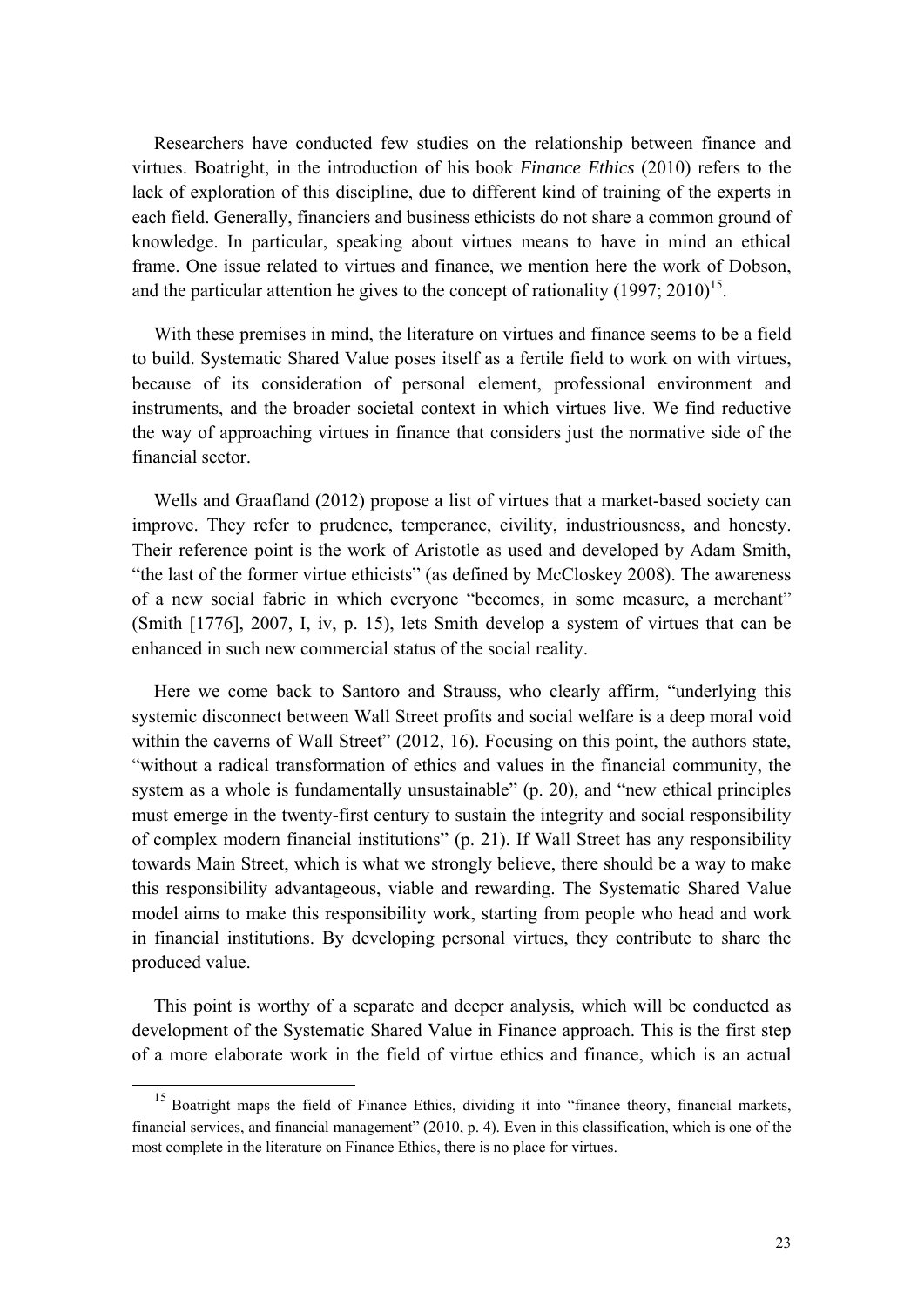topic of studies of the authors and, hopefully, an upcoming contribution.

## **7. CONCLUSION AND FURTHER DEVELOPMENTS**

This work supports the academic and practical relevance of the theory formulated by Michael Porter and Mark Kramer on *Creating Shared Value*. This approach, integrated with the pillar of virtues to switch from a process-centered to a person-centered approach, becomes the *Systematic Shared Value*. This new system has the ability to synthesize all the dynamics related to the world of financial intermediaries in their vital contact with the context within they operate. The Systematic Shared Value, when applied to concrete financial instruments, can establish itself as the way in which finance contributes to the good of society.

By making the three ways of creating shared value in finance work in a synergistic way with the development of personal virtues, it is possible to reach the formulation of *Systematic Shared Value in Finance*. This approach can be seen as a step forward from the financial intermediaries to contribute to the good of society. In all, it contributes by 1. Reconceiving products and markets through inclusive financial products, social impact investing and sustainable finance; 2. Reconnecting finance and the real economy, by aiming at decreasing financialization and re-establishing a fluent and prosperous dialogue between Wall Street and Main Street; 3. Acting as a part of a territorial cluster, by maintaining the link with the territory and make finance a win-win game; 4. Developing personal virtues in each of these presented ways, investing in people's sense of responsibility and trusting in the common shared ground of being human and, thus, social.

In this regard, the current work lays the foundation for a more detailed discussion of shared value. An approach of this kind has the goal of preventing further formulation of codes of conduct in the financial sector. The aim is to redefine the purpose of the actions in the financial sector, without altering its nature, by re-making them closer to their original function of linking savers and investors.

Finance, inspired by the principle of systematic shared value creation can be the key to the rebirth of a lean and fast private sector, where ideas and entrepreneurial spirit, irrigated by a responsible credit, can find opportunities to create value for everyone. As suggested by the root of the word, the "inter"mediary means to pose itself "between". The presence of brokerage at the height of the value chain is therefore not correct. The gain of the intermediary depends on the success of the economic and social value chain at large. This is Systematic Shared Value.

We see two main directions of development for Systematic Shared Value in Finance:

1) The deepening of the analysis of each of the three ways of systematic shared value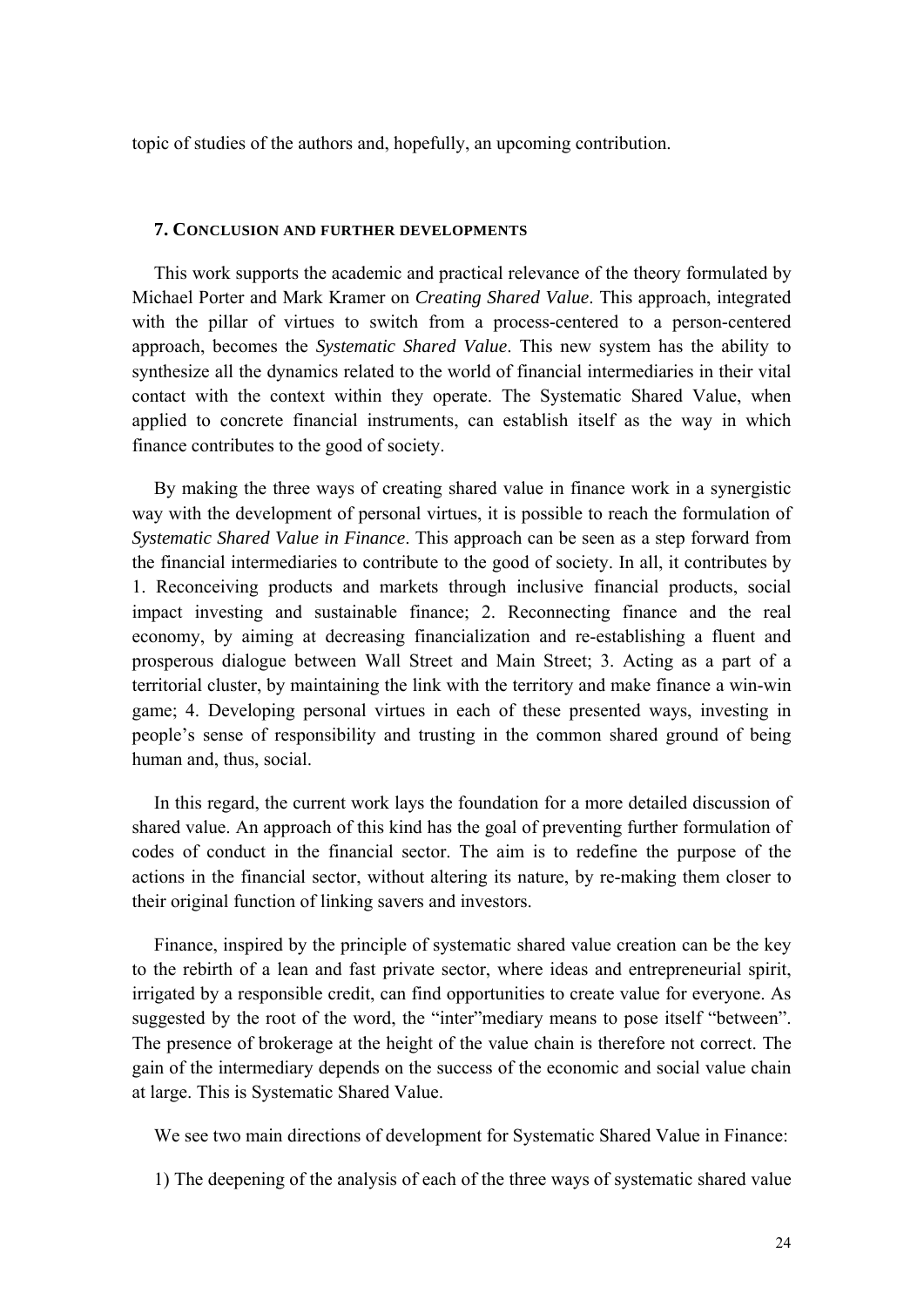creation in finance. In particular, it is possible to study specific financial instruments in the light of each of these ways of shared value creation. The study of the transversal way "developing personal virtue" sets itself on the literature of virtue ethics, and in particular on the studies about the development of virtues in finance. As already mentioned, the literature on the relationship between virtues and finance is a field in which we must explore and in which it is possible to make an innovative contribution. Future work will map the existing code of conducts, analyzing them and then exploring the transformational role of virtues in this field.

2) The study of systematic shared value as a way by which the financial sector can contribute to the common good. This new approach, the proposal of shared value as systematic shared value, makes it possible for companies to contribute to the common good of society. One can base a theory of the firm on the common good. Following Sison and Fontrodona (2012), common good can be defined as "the work in common that allows human beings not only to produce goods and services (the objective dimension), but more importantly, to develop technical or artistic skills and intellectual and moral virtues (the subjective dimension)" (2012, p. 230). This definition of the common good allows the application of the shared value to the firm, extending the original horizon and, at the same time, keeping the core working structure. This means that a firm can contribute to the common good by creating shared value. Systematic Shared Value represents the activity of working for the common good in the financial sector. Moreover, theories of justice and social order will be useful to evaluate how we distribute (in our approach, how we share) the things we consider valuable (Sandel, 2010; Etzioni, 1996).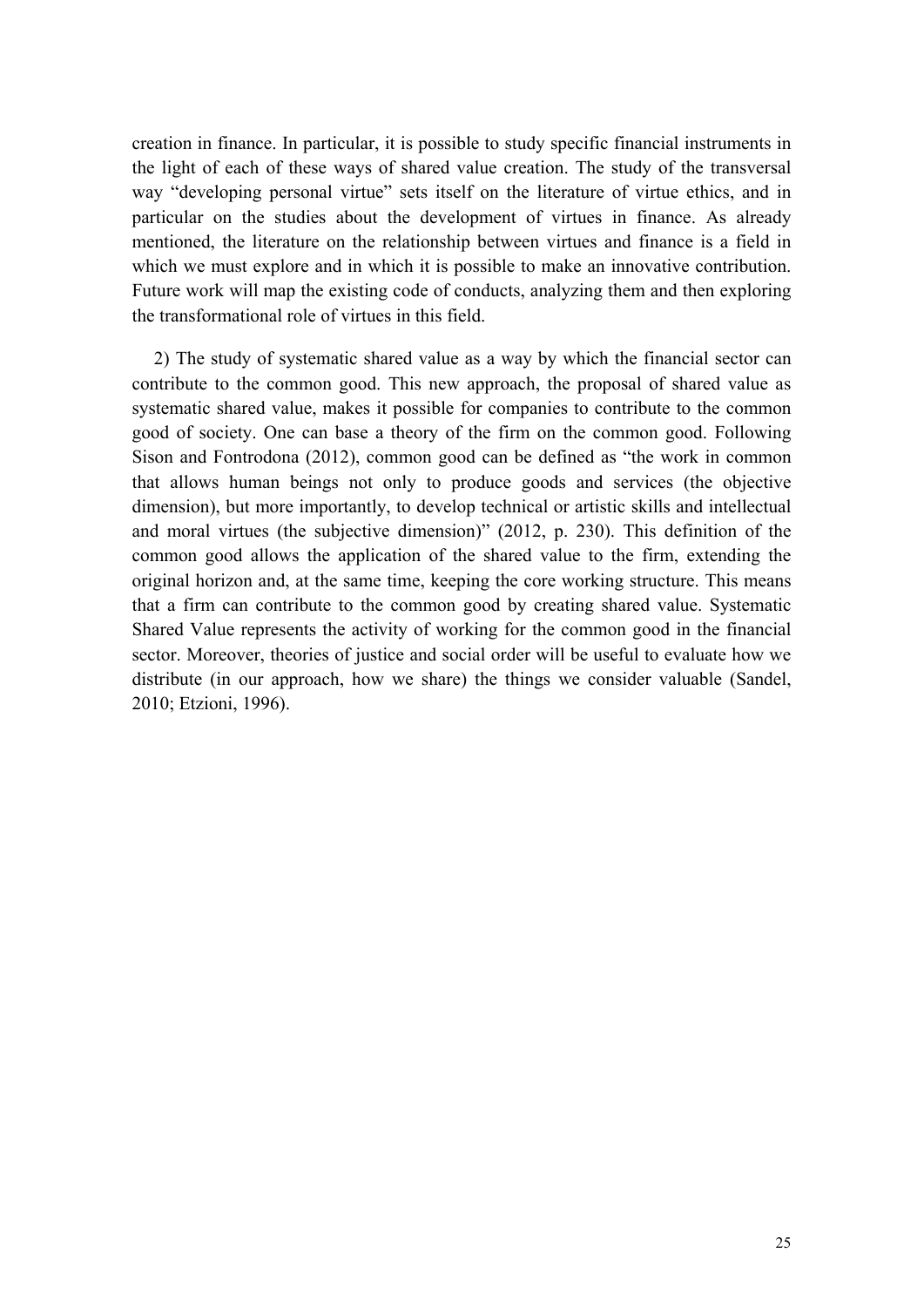#### **BIBLIOGRAPHY**

- Argandoña Rámiz, A. (2011). Stakeholder Theory and Value Creation. IESE Business School Working Paper, WP-922.
- Assa, J. (2012). Financialization and its Consequences: the OECD Experience. *Finance Research*, *1*(1), 35–39.
- Bertini, M., & Gourville, J. T. (2012). Pricing to Create Shared Value. *Harvard Business Review*, *90*(6), 96–104.
- Beschorner, T. (2013). Creating Shared Value: The One-Trick Pony Approach. *Business Ethics Journal Review*, 106–112.
- Boatright, J. R. (2010). Finance ethics: critical issues in theory and practice. Hoboken, N.J: Wiley.
- Bockstette, V., Pfitzer, M., Smith, D., Bhavaraju, N., Priestley, C., & Bhatt, A. (2014). Banking on Shared Value. How Banks Profit by Rethinking Their Purpose. Retrieved from the state of the state of the state of the state of the state of the state of the state of the state of the state of the state of the state of the state of the state of the state of the state of the state of http://www.fsg.org/Portals/0/Uploads/Documents/PDF/Banking\_on\_Shared\_Value. pdf, accessed July 2, 2014.
- Bockstette, V., & Stamp, M. (2011). Creating Shared Value: a How to Guide for the New Corporate (R)evolution. FSG.
- Brest, P., & Born, K. (2013). When Can Impact Investing Create Real Impact? Stanford Social Innovation Review, 11(4), 22–31.
- Bridges Ventures, & Parthenon Group. (2010). Investing for Impact.
- Christiansen, N. (2014). Business Initiative that Overcome Rural Poverty and Marginality through Creating Shared Value. In Von Braun and Gatzweiler eds. (2014) *Marginality*, Springer.
- Claessens, S. (2009). Competition in the Financial Sector: Overview of Competition Policies. *IMF Working Paper*, *WP/09/45*.
- Crane, A., Palazzo, G., Spence, L. J., & Matten, D. (2014). Contesting the Value of "Creating Shared Value." Forthcoming in *California Management Review,* 56(2), Winter 2014.
- Denning, S. (2011). Why "Shared Value" Can't Fix Capitalism. *Forbes*. Retrieved from http://www.forbes.com/sites/stevedenning/2011/12/20/why-shared-value-cant-fixcapitalism/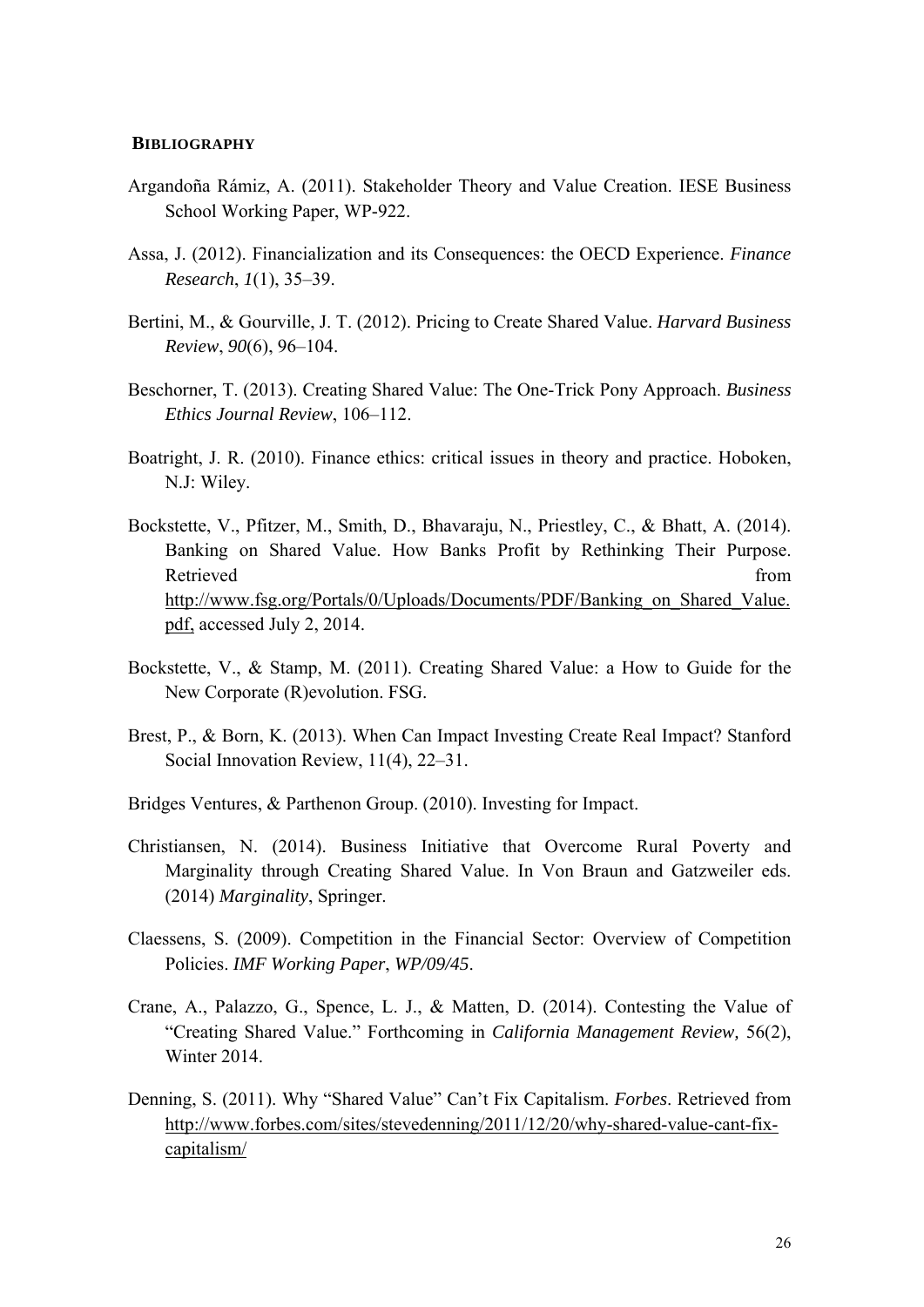- Denning, S. (2012). Is Shared Value a New Mental Model for Innovation? *Forbes*. Retrieved from http://www.forbes.com/sites/stevedenning/2012/02/16/is-sharedvalue-a-new-mental-model-for-innovation/
- Dobson, J. (2010) Behavioral Assumptions of Finance. In Boatright, J.R. (2010) Finance ethics: critical issues in theory and practice. Hoboken, N.J: Wiley.
- Dobson, J. (1997). Ethics in Finance II. *Financial Analysts Journal, 53(1),* 15–25.
- Edelman Trust Barometer. (2014). Retrieved from http://www.scribd.com/doc/200429962/2014-Edelman-Trust-Barometer .
- Escudero, G. (2013). Modelos de Empresa y Etica. *Cuadernos Empresa y Humanismo*, *120*.
- Etzioni, A. (1996). The new golden rule: community and morality in a democratic society. New York: BasicBooks.
- Ferrero, I. & Sison, A J. G. (2014). A Quantitative Analysis of Authors, Schools and Themes in Virtue Ethics Articles in Business Ethics and Management Journals (1980-2011). *Business Ethics: A European Review,* 23 (4), 375-400.
- Florin, J., & Schmidt, E. (2011). Creating Shared Value in the Hybrid Venture Arena: A Business Model Innovation Perspective. *Journal of Social Entrepreneurship*, *2*(2), 165–197.
- Fox, J. (2013). What We've Learned from the Financial Crisis Five Years Later, How Has Theory Adjusted? *Harvard Business Review, 91(11)*, 94–101.
- Freeman, R. (2010). It's Financialization! *International Labor Review*, *149*(2), 163-183.
- Freireich, J., & Fulton, K. (2009). Investing for Social and Environmental Impact. A Design for Catalyzing an Emerging Industry. Monitor Institute.
- Greenwood, R., & Scharfstein, D. S. (2012). How to Make Finance Work. *Harvard Business Review*, 90(3), 104–110.
- Hartman, L. P., & Werhane, P. H. (2013). Proposition: Shared Value as an Incomplete Mental Model. *Business Ethics Journal Review*, 36–43.
- Hills, G., Russell, P., Borgonovi, V., Doty, A., & Lyer, L. (2012, September). Shared Value in Emerging Markets: How Multinational Corporations are Redefining Business Strategies to Reach Poor or Vulnerable Populations. FSG. Retrieved from http://www.fsg.org/Portals/0/Uploads/Documents/PDF/Shared\_Value\_in\_Emergin g\_Markets.pdf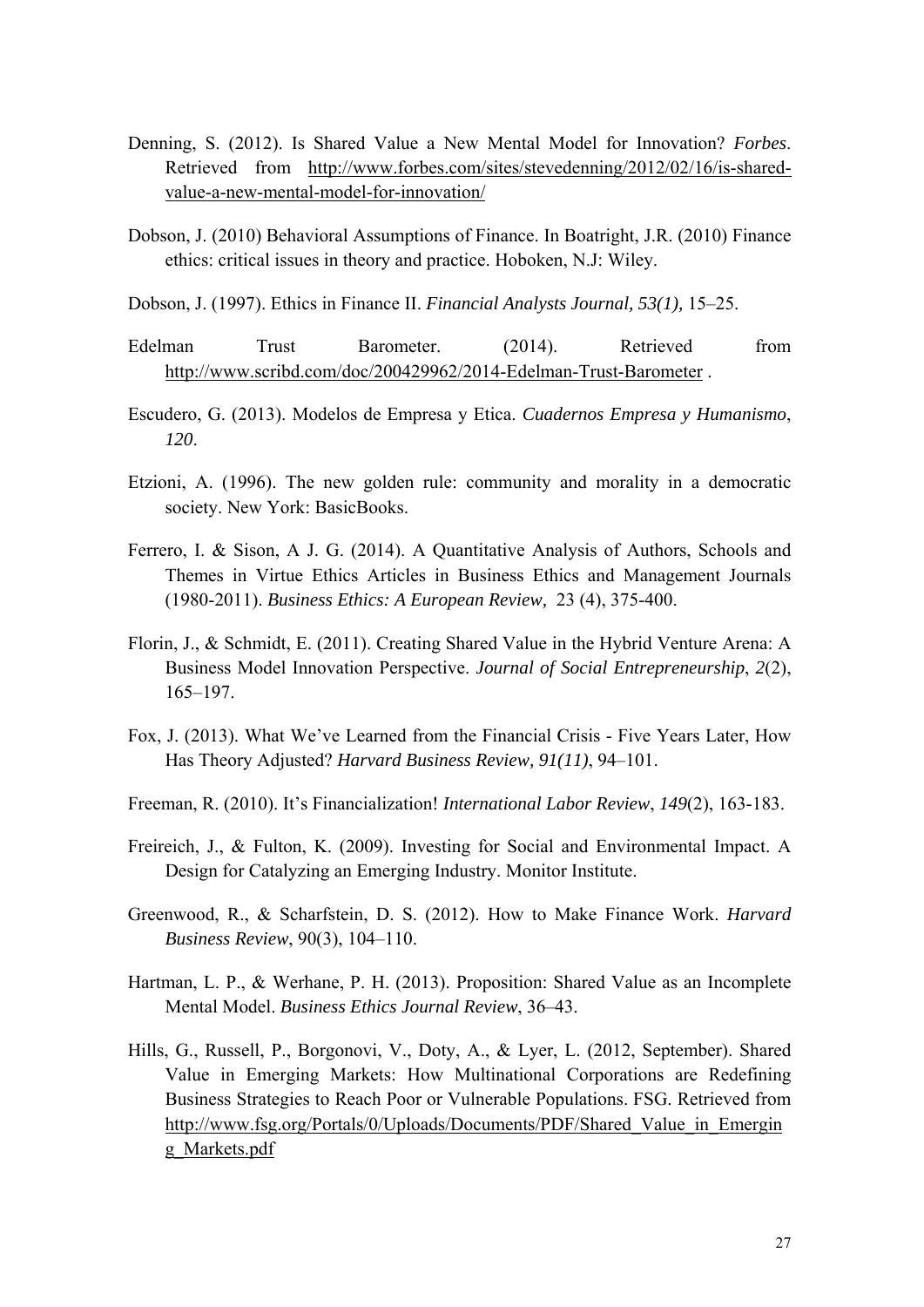- Kaplinsky, R., & Morris, M. (2003). *A Handbook for Value Chain Research*. Retrieved from http://www.valuechains.org/dyn/bds/docs/395/Handbook%20for%20Value%20Chain%20Analysis.p df
- Kedrosky, P., & Stangler, D. (2011). Financialization and its Entrepreneurial Consequences. *Kauffman Foundation Research Series: Firm Formation and Economis Growth*.
- Koslowsky, P., "The Ethics of Banking. On the Ethical Economy of the Credit and Capital Market, of Speculation and Insider Trading in the German Experience" in Argandoña Rámiz, A. (Ed.). (1995). The ethical dimension of financial institutions and markets. Berlin; New York: Springer. 180-232.
- Krugman, P. R. (2012). End This Depression Now! Norton & Company.
- Leth, M., & Hems, L. (2014). The Potential for Creating Shared Value in Australia. CSV Green Paper. Retrieved from http://sharedvalue.org/sites/default/files/communityposts/Net%20Balance\_CSV%20in%20Australia\_Draft%20Insights.pdf
- MacIntyre, A. (1992). Plain Person and Moral Philosophy: Rules, Virtues and Goods. *The American Catholic Philosophical Quarterly, 66(1)*, 3–19.
- Maltz, E., Ringold, D. J., & Thompson, F. (2011). Assessing and optimizing corporate social initiatives: a strategic view of corporate social responsibility. *Journal of Public Affairs*, *II*, 384–395.
- Maltz, E., & Schein, S. (2012). Cultivating Shared Value Initiative. A Three Cs Approach. *Journal of Corporate Citizenship*, *47*, 55–74.
- McCloskey, D. (2008). Adam Smith, the Last of the Former Virtue Ethicists. History of Political Economy, 40(1), 43–71. doi:10.1215/00182702-2007-046.
- Melé, D. (2009). Business ethics in action: seeking human excellence in organizations. Basingstoke [England]: Palgrave Macmillan.
- Michelini, L., & Fiorentino, D. (2012). New Business Model for Creating Shared Value. *Social Responsibility Journal*, *8*(4), 561–577.
- Obsevatorio de la Deuda en la Globalización. (2005). Responsabilidad Social Corporativa, ¿ética o es-tética?
- Pavlovich, K., & Doyle, P. (2014). Conscious Enterprise Emergence: Shared Value Creation Through Expanded Conscious Awareness. *Journal of Business Ethics*, *121*, 341-351.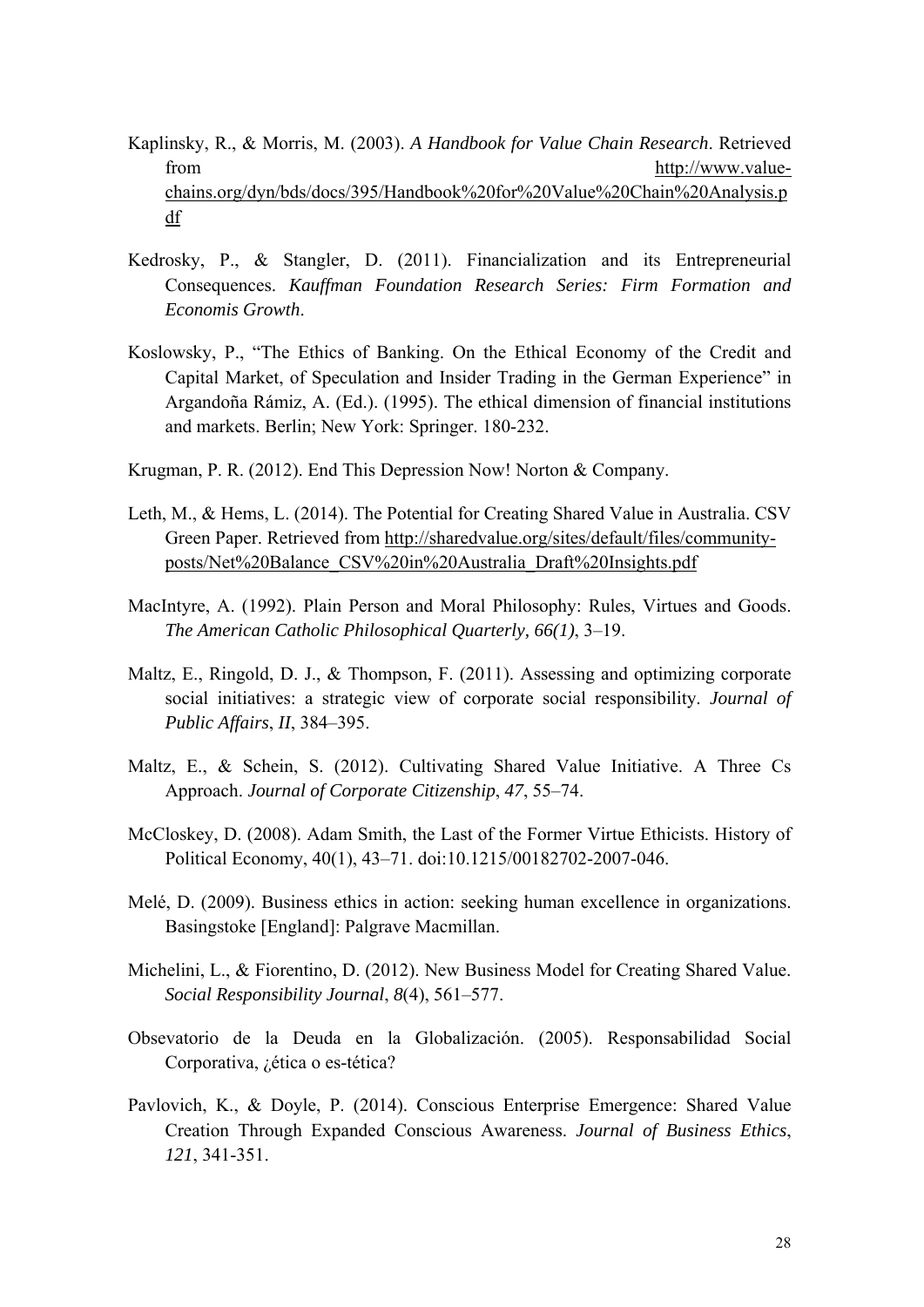- Pérez, J. A. (1991). Teoría de la acción humana en las organizaciones: la acción personal. Madrid: Rialp.
- Pfitzer, M., Bockstette, V., & Stamp, M. (2013). Innovating for Shared Value. *Harvard Business Review*, *91*(9), 100–107.
- Phillips, D. J. (2002). A Genealogical Approach To Organizational Life Chances: The Parent-Progeny Transfer Among Silicon Valley Law Firms, 1946-1996. *Administrative Science Quarterly*, *47*(3), 474–506.
- Pirson, M. (2012). Social Entrepreneurs as the Paragons of Shared Value Creation? A Critical Perspective. *Social Enterprise Journal*, *8*(1), 31–48.
- Polo, L. (1996). Ética: hacia una versión moderna de los temas clásicos. Madrid: Unión Editorial.
- Porter, M. E. (1985). *Competitive Advantage: Creating and Sustaining Superior Performance*. New York: The Free Press.
- Porter, M. E. (1987). From Competitive Advantage to Corporate Strategy. *Harvard Business Review*, *65*(3), 43–59.
- Porter, M. E. (1998). Clusters and the New Economics of Competition. *Harvard Business Review, 76(6)*, 75–90.
- Porter, M. E., Hills, G., Pfitzer, M., Patschenke, S., & Hawkins, E. (2012). Measuring Shared Value How to Unlock Value by Linking Social and Business Results.
- Porter, M., & Kramer, M. R. (2006). Strategy and society: the link between competitive advantage and corporate social responsibility. *Harvard Business Review*, *84*(12), 78–92.
- Porter, M., & Kramer, M. R. (2011). Creating Shared Value: How to Reinvent Capitalism – and Unleash a Wave of Innovation and Growth. *Harvard Business Review*, *89*(1/2), 62–77.
- Sandel, M. J. (2010). Justice: What's the Right Thing to Do?. New York: Farrar, Straus and Giroux.
- Santoro, M. A. (2012). Wall Street values: business ethics and the global financial crisis. Cambridge ; New York: Cambridge University Press.
- Schlag, M. (2013). La Dignità Umana come Principio Sociale. MCEBooks. Edizioni Santa Croce.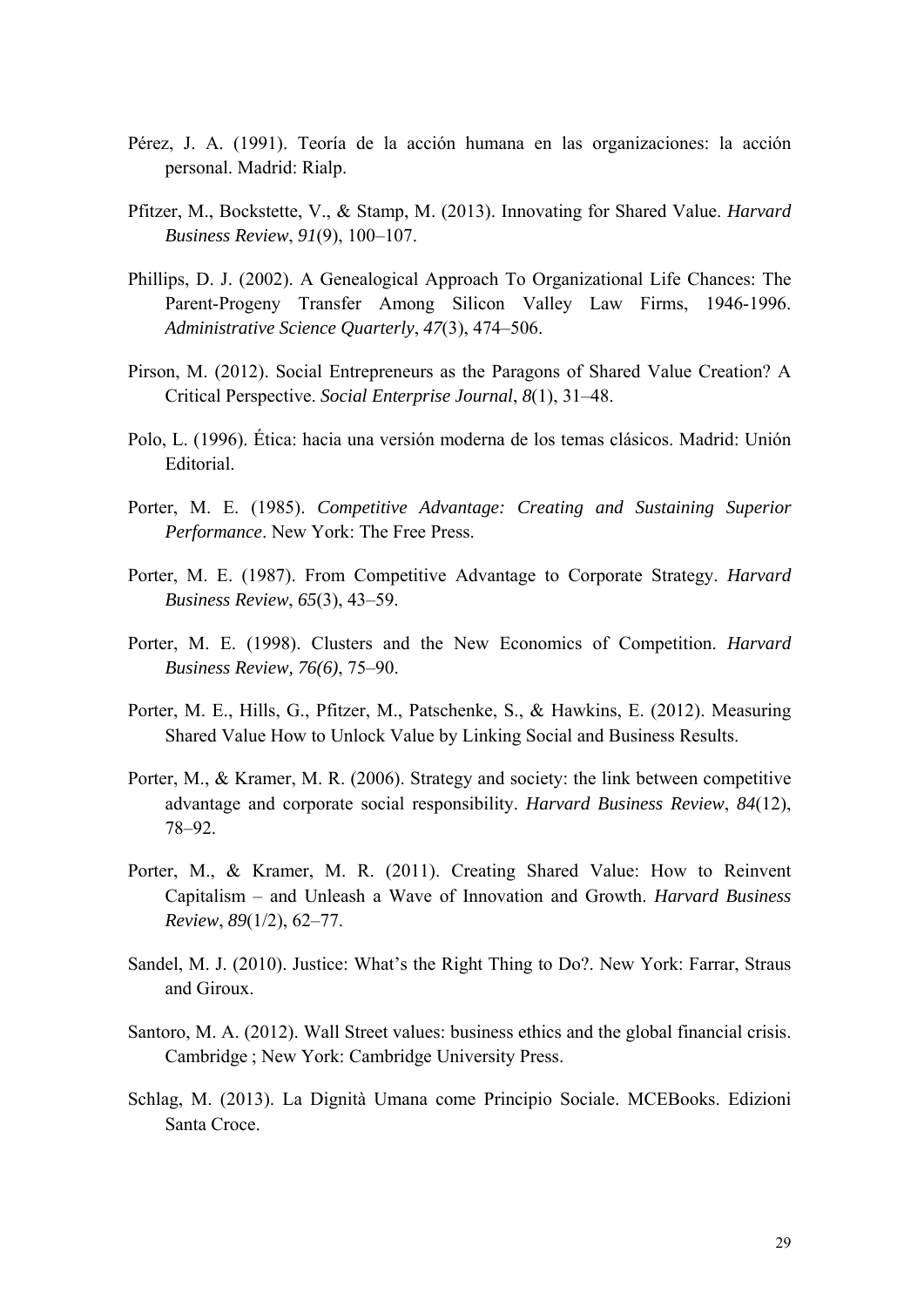- Schmitt, J. (2014). Social Innovation for Business Success. Shared Value in the Apparel Industry. Springer.
- Schmitt, J., & Renken, U. (2012). How to Earn Money by Doing Good. Shared Value in the Apparel Industry. *Journal of Corporate Citizenship*, 45, 79–103.
- Schumpeter (2011). Oh, Mr Porter. *The Economist.* Retrieved from http://www.economist.com/node/18330445
- Sellés, J. F. (2006). *Antropología para inconformes: una antropología abierta al futuro*. Madrid: Ediciones Rialp ; Instituto de Ciencias para La Familia, Universidad de Navarra.
- Shiller, R. J. (2012). Finance and the Good Society. Princeton, N.J.: Princeton University Press.
- Sison, A., & Fontrodona, J. (2012). The Common Good of the Firm in the Aristotelia-Thomistic Tradition. *Business Ethics Quarterly*, *22(2),* 211–246.
- Smith, A., & Wight, J. B. (1776). An Inquiry into the Nature and Causes of the Wealth of Nations. Petersfield: Harriman House.
- Spitzeck, H., & Chapman, S. (2012). Creating shared value as a differentiation strategy the example of BASF in Brazil. *Corporate Governance*, *12*(4), 499–513.
- Stockhammer, E. (2004). Financialization and the Slowdown of Accumulation. *Journal of Economics*, *28*(5), 719–741.
- Szmigin, I., & Rutherford, R. (2013). Shared Value and the Impartial Spectator Test. *Journal of Business Ethics*, *114*, 171–182.
- The Economist. (2013). A Crisis of Culture. Valuing Ethics and Knowledge in Financial Services.
- The Future of Finance. (n.d.). (2012). Center for Responsible Business Haas School of Business at UC Berkeley.
- UNEP (2014). Inquiry into the Design of a Sustainable Financial System. Retrieved from http://www.unep.org/greeneconomy/financialinquiry/portals/50215/Inquiry\_expand ed.pdf.
- Vaidyanathan, L., & Scott, M. (2012). Creating Shared Value in India: The Future for Inclusive Growth. *Corporate Social Responsibility: Practice, Theory, and Challenges*, *37*(2), 108–113.